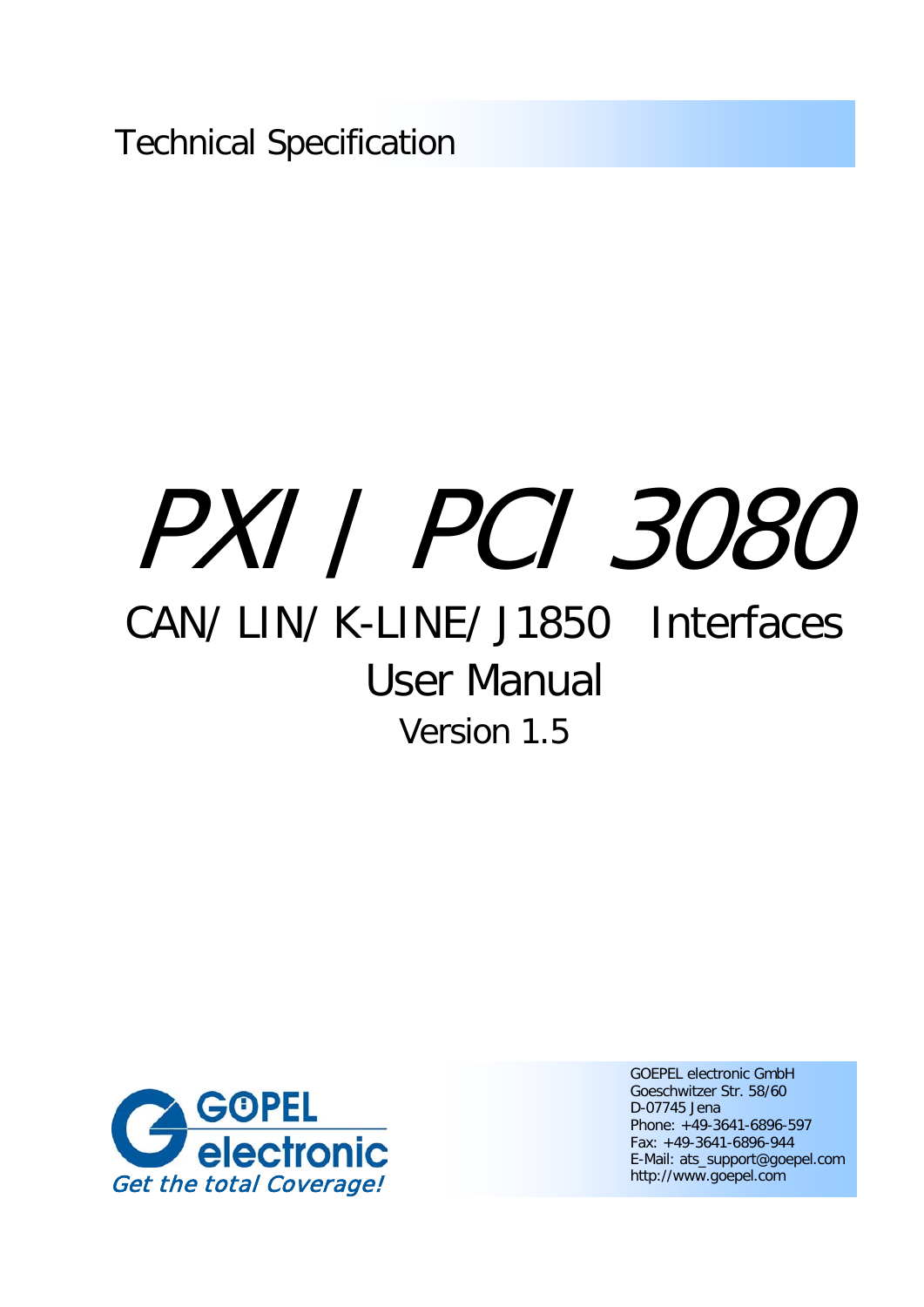#### **© 2012 GOEPEL electronic GmbH. All rights reserved.**

The software described in this manual as well as the manual itself are supplied under license and may be used or copied only in accordance with the terms of the license. The customer may make one copy of the software for safety purposes.

The contents of the manual is subject to change without prior notice and is supplied for information only.

The hardware and software might be modified also without prior notice due to technical progress.

In case of inaccuracies or errors appearing in this manual, GOEPEL electronic GmbH assumes no liability or responsibility.

Without the prior written permission of GOEPEL electronic GmbH, no part of this documentation may be transmitted, reproduced or stored in a retrieval system in any form or by any means as well as translated into other languages (except as permitted by the license).

GOEPEL electronic GmbH is neither liable for direct damages nor consequential damages from the company's product applications.

Printed: 23.04.2012

All product and company names appearing in this manual are trade names or registered trade names of their respective owners.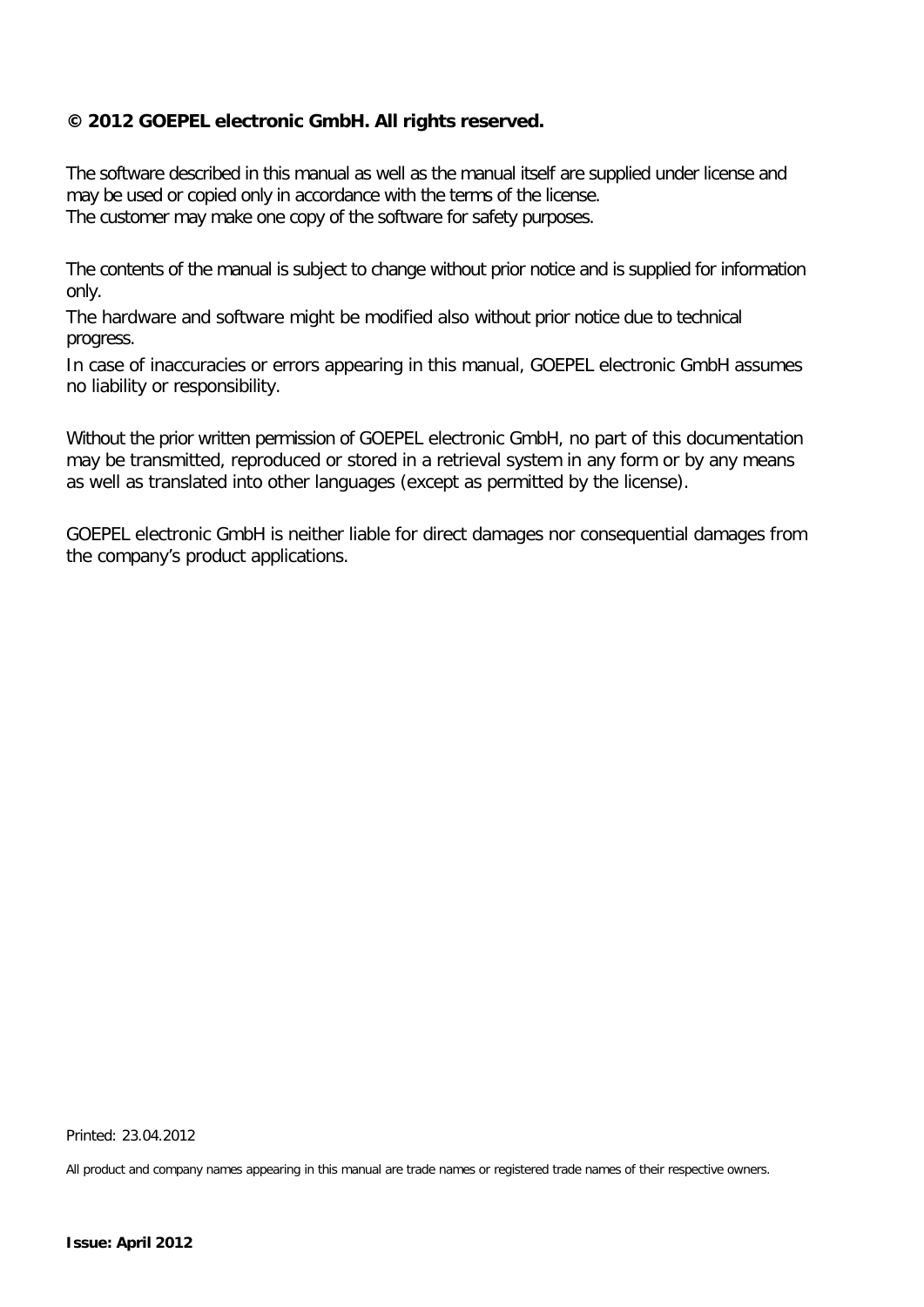| 1.1          |                                                           |  |
|--------------|-----------------------------------------------------------|--|
| 1.2          |                                                           |  |
| 1.2.1        |                                                           |  |
| 1.2.2        |                                                           |  |
| $\mathbf{2}$ |                                                           |  |
|              |                                                           |  |
| 2.1          |                                                           |  |
| $2.2 -$      |                                                           |  |
| 2.2.1        |                                                           |  |
| 2.2.2        |                                                           |  |
| 2.2.3        |                                                           |  |
| 2.3          |                                                           |  |
| 2.3.1        |                                                           |  |
| 2.3.2        |                                                           |  |
| 2.3.3        |                                                           |  |
| 2.3.4        |                                                           |  |
| 2.3.5        |                                                           |  |
| 2.3.6        |                                                           |  |
| 2.4          |                                                           |  |
|              |                                                           |  |
| 3            |                                                           |  |
|              |                                                           |  |
| 3.1          | PROGRAMMING VIA G-API. FEHLER! TEXTMARKE NICHT DEFINIERT. |  |
| 3.2          |                                                           |  |
| 3.2.1        |                                                           |  |
| 3.2.1.1      |                                                           |  |
| 3.2.1.2      |                                                           |  |
| 3.2.1.3      |                                                           |  |
| 3.2.1.4      |                                                           |  |
| 3.2.1.5      |                                                           |  |
| 3.2.1.6      |                                                           |  |
| 3.2.1.7      |                                                           |  |
| 3.2.2        |                                                           |  |
| 3.2.2.1      |                                                           |  |
| 3.2.2.2      |                                                           |  |
| 3.2.2.3      |                                                           |  |
| 3.2.2.4      |                                                           |  |
| 3.2.2.5      |                                                           |  |
| 3.2.2.6      |                                                           |  |
| 3.2.2.7      |                                                           |  |
| 3.2.2.8      |                                                           |  |
| 3.3          |                                                           |  |
| 3.3.1        |                                                           |  |
| 3.3.2        | LLB using the Windows Device Driver3-20                   |  |
| 3.3.3        | LLB using the VISA Device Driver3-20                      |  |

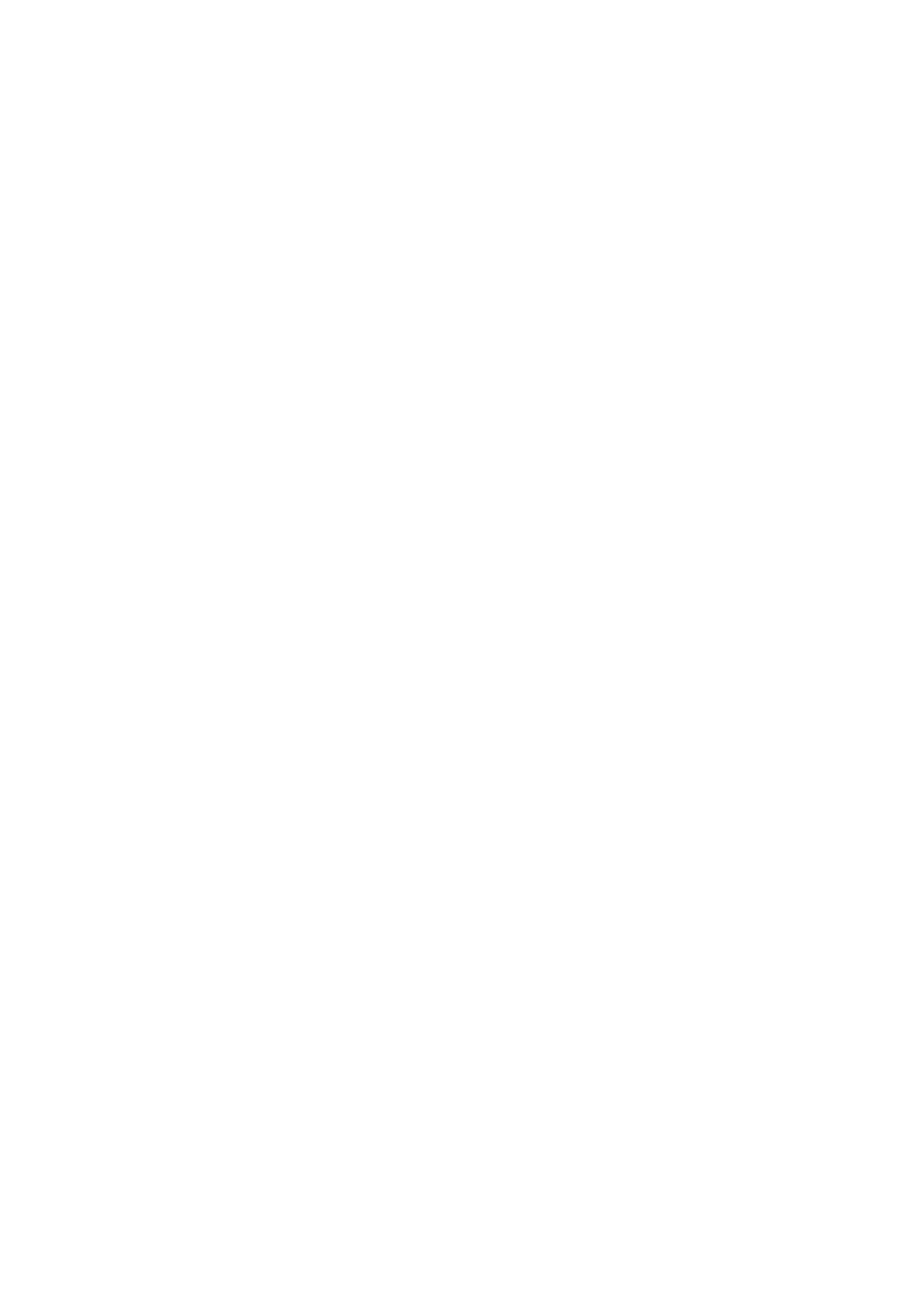## <span id="page-4-0"></span>**1 Board Installation**

## <span id="page-4-1"></span>**1.1 Hardware Installation**



Please make absolutely certain that all of the installation procedures described below are carried out with your system switched off and disconnected from the mains supply.



Please refer also to the user manual of your PXI/ PCI system for additional installation instructions that possibly have to be followed.



Electro Static Discharge (ESD) can harm your system and destroy electronic components. This can lead to irreparable damage on both the **PXI**/ **PCI 3080** controller board and the system hosting the board as well as to unexpected malfunction of your test system. Therefore do not touch the board surface or any connector pins and electronic components.

The **PCI™**, **CompactPCI™** or **PXI™** system is to be opened according to its conditions. A free slot is to be selected in your system. Now, the slot cover is to be taken away from the slot selected. To do this, unscrew the fixation screws if necessary and remove the cover from the slot.

(If it is necessary to exchange transceiver modules, pay attention to the general rules to avoid electrostatic charging, see the warning above. Transceiver modules must never be removed or mounted with the power switched on!

Additionally, the right alignment is absolutely required.)

Insert the board carefully into the prepared slot. For PXI boards, use the lever at the front plate in order to push in the board finally.

When the board has been inserted properly, it is to be fixed by means of the screws at the front plate.

Now, the board has been installed correctly.

Afterwards, carry out the operations required at the system to make it ready for operation anew.

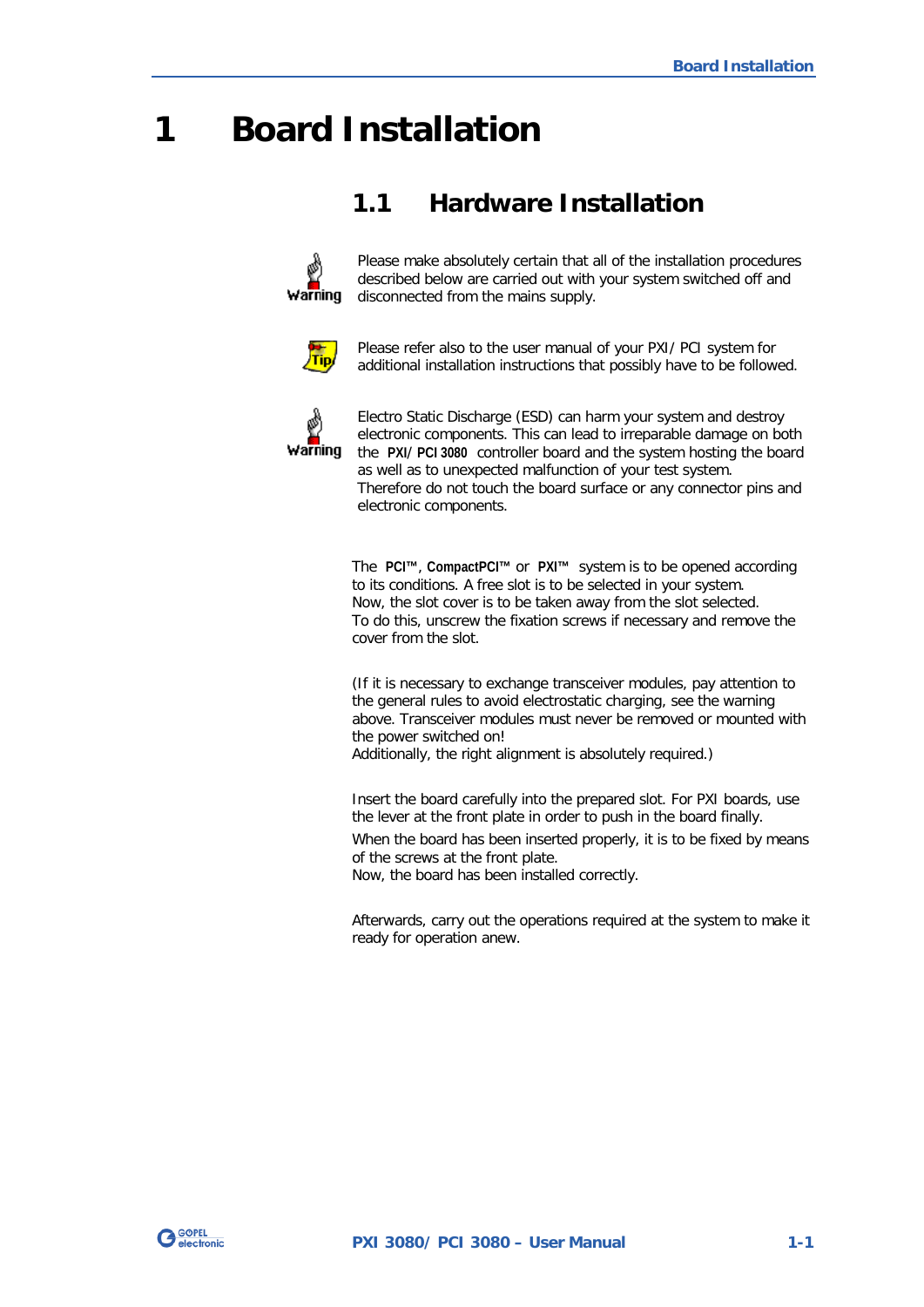## <span id="page-5-0"></span>**1.2 Driver Installation**

### <span id="page-5-1"></span>1.2.1 Windows Device Driver

PXI/ PCI 3080 controller boards can be operated under Windows® 2000/ XP as well as under Windows®7/ 64 bit.

Due to the plug and play capability of Windows®, for every newly recognized hardware component a driver installation is started automatically via the hardware assistant.

The hardware assistant can carry out the installation of the device driver by using the *inf* file contained in the *GPxi3080* folder of the supplied CD.

If necessary, you can find the required *inf* files as follows:

- GPxi3080.inf for Windows<sup>®</sup> 2000/ XP in the Win2000 (Version xx) folder
- GPxi3080\_x64.inf for Windows®7/ 64 Bit in the Win7\_x64 (Version xx) folder

It is not absolutely essential to restart the system.



The following step is only required in case you do not use the **G-API** (see also [Control Software\)](#page-22-0).

If you want to create your own software for the boards, you possibly need additional files for user specific programming (\*.LLB, \*.H). These files are not automatically copied to the computer and have to be transferred individually from the supplied CD to your development directory.

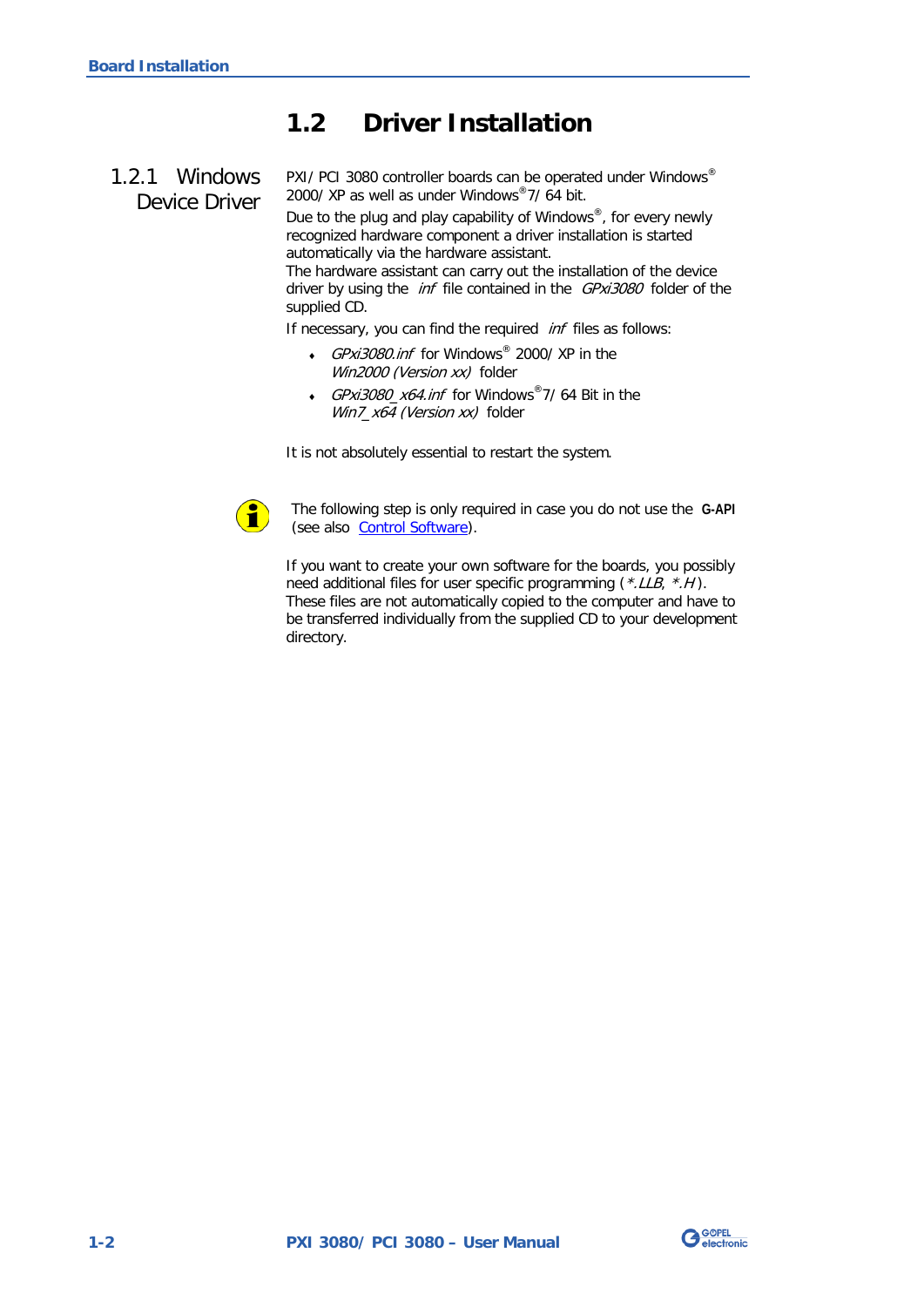#### <span id="page-6-0"></span>**First step** 1.2.2 VISA Device Driver

Copy the VISA (Version xx) directory from the GPxi3080 folder of the delivered CD to your hard disk (recommendation: Complete directory to  $C: \mathcal{C}$ ).

#### **Second step**

#### VISA for Windows2000, WindowsXP :

Due to the plug and play capability, for every newly recognized hardware component a driver installation is started automatically via the hardware assistant. Follow the instructions. Enter as target directory the one which contains the PXI3080 NT5.inf file (according to recommendation:  $C: VISA$  (Version xx) \Installation).

#### VISA for LabViewRT :

For operating **PXI**/ **PCI 3080** boards under the **RT** operating system, use the  $P3080_RT.inf$  file from the C: \VISA (Version xx) \Installation directory.

Copy this file to the \ni-rt\system folder of the embedded controller. Use the **NI Measurement & Automation Explorer** for that.

The connected RT controller can be found under **Remote Systems**. Open a pop-up menu by pressing the right mouse button. In this menu, select the **File Transfer** entry and follow the instructions.



If you intend to create a *startup.rtexe* later, copy also the cvi\_lvrt.dll file to the \ni-rt\system folder.

#### **Third step:**

Reboot your computer to complete installation.

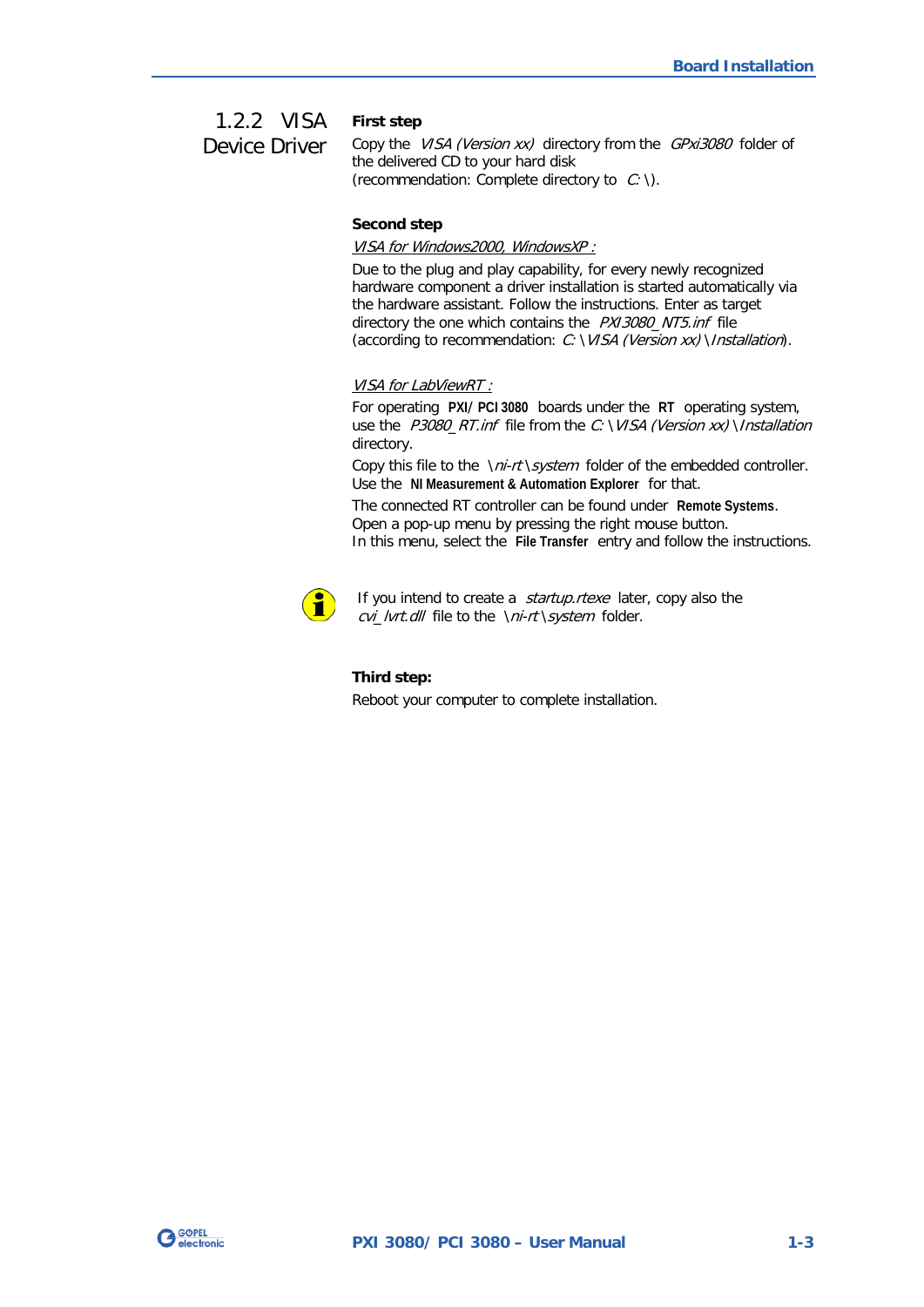After hardware and driver installation, you can check whether the boards are properly imbedded by the system:



Figure 1-1: **Windows** 







![](_page_7_Picture_7.jpeg)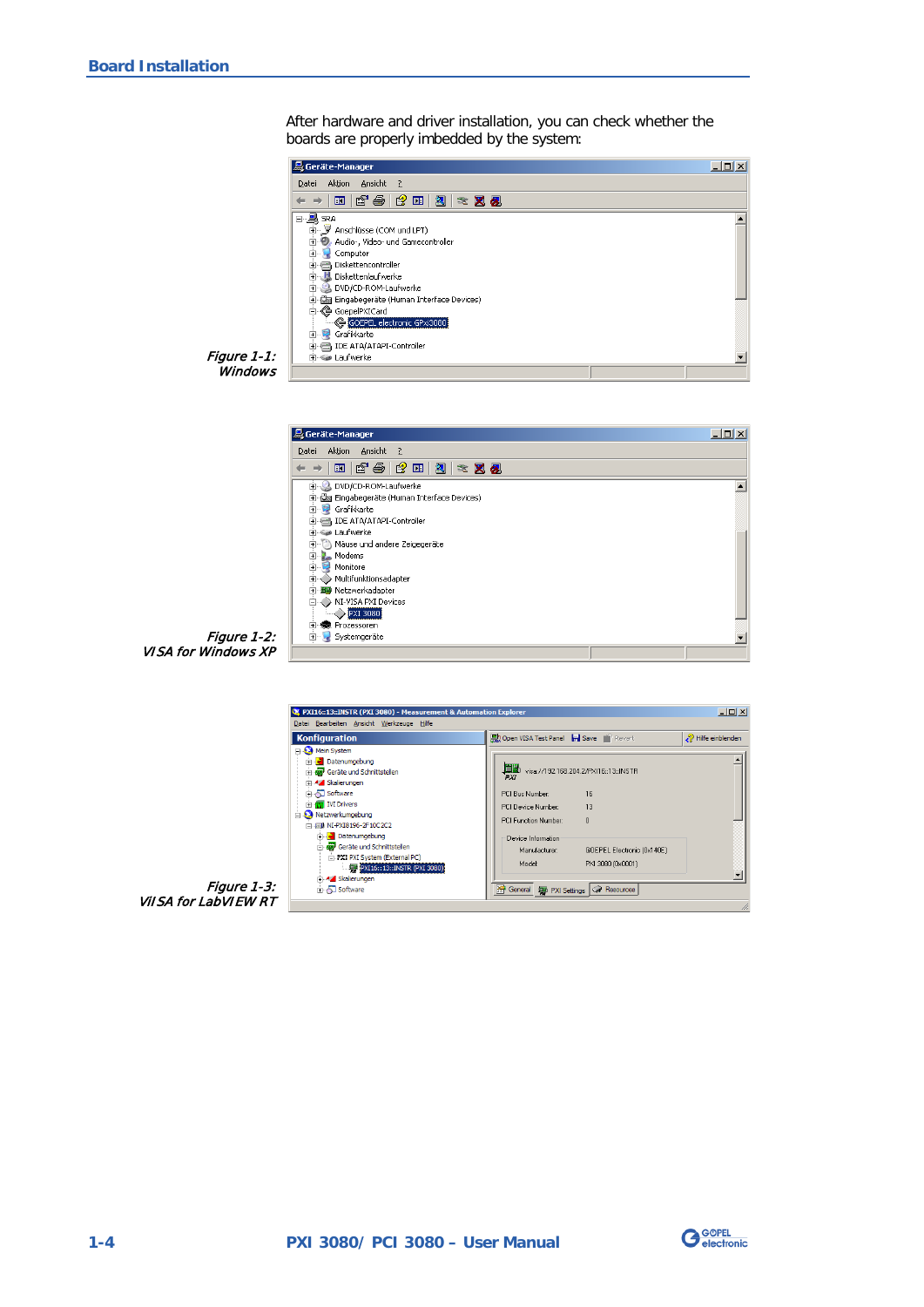## <span id="page-8-0"></span>**2 PXI/ PCI 3080 Hardware**

## <span id="page-8-1"></span>**2.1 Definition**

The **PXI 3080**/ **PCI 3080** multi-interface-boards are communication boards of **GOEPEL electronic GmbH**.

These boards can be used in general control technology, especially for applications in automotive technology.

A **PXI 3080**/ **PCI 3080** board in the maximum construction stage offers the following resources:

- $\arrow$  2 x CAN
- ♦ 2 x LIN or K-Line
- ♦ 1 x J1850 VPW
- ♦ 1 x J1850 PWM
	- (in this case only **ONE LIN or K-Line interface is possible)**
- ♦ 4 x Digital Input
- ♦ 4 x Digital Output
- ♦ 2 x Analog Input
- ♦ 1 x Wake line

The resources are galvanically separated from the **PXI**/ **PCI** interface.

![](_page_8_Picture_16.jpeg)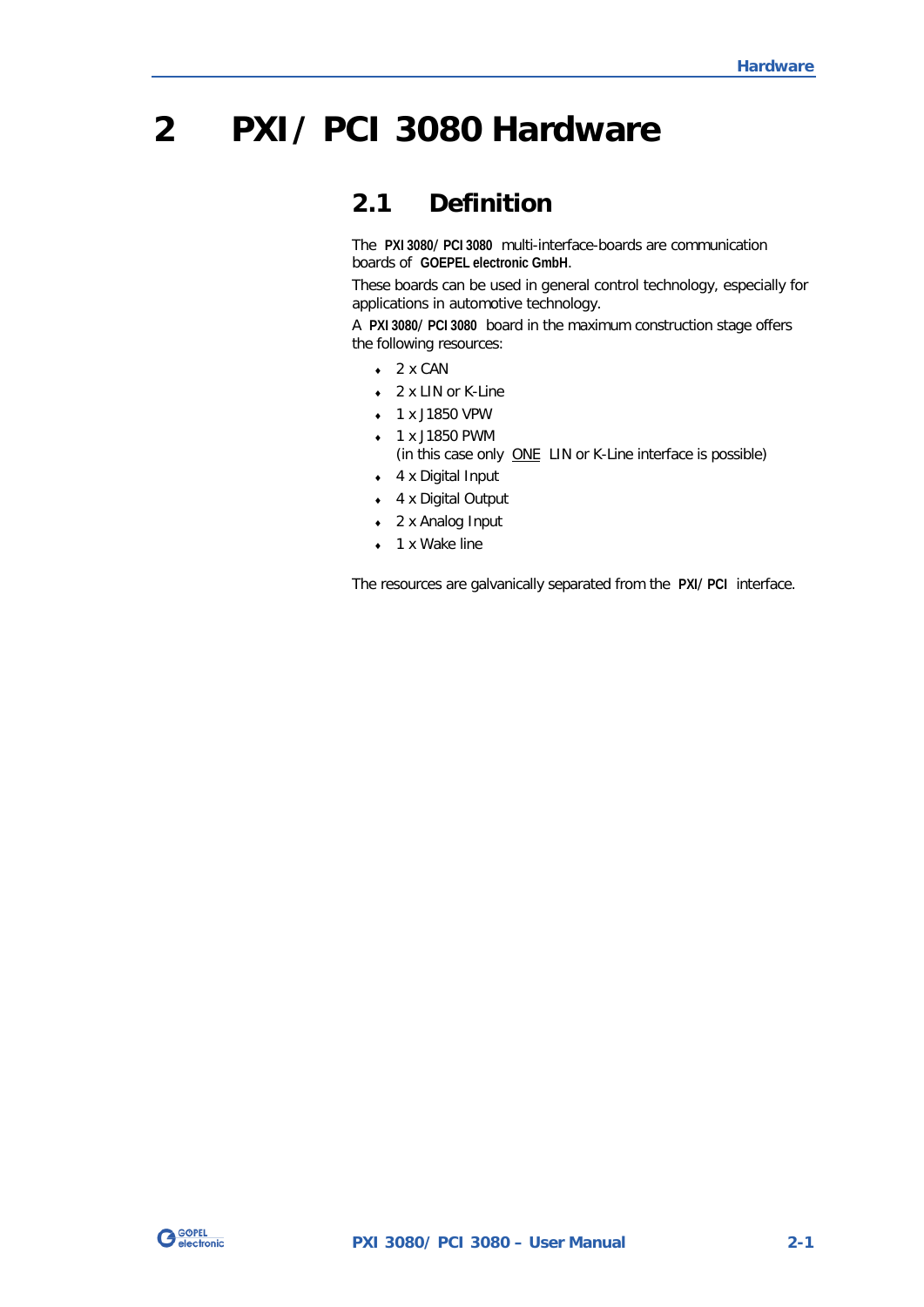![](_page_9_Picture_1.jpeg)

Figure 2-1: PXI 3080

![](_page_9_Picture_3.jpeg)

Abbildung 2-2: PCI 3080

![](_page_9_Picture_5.jpeg)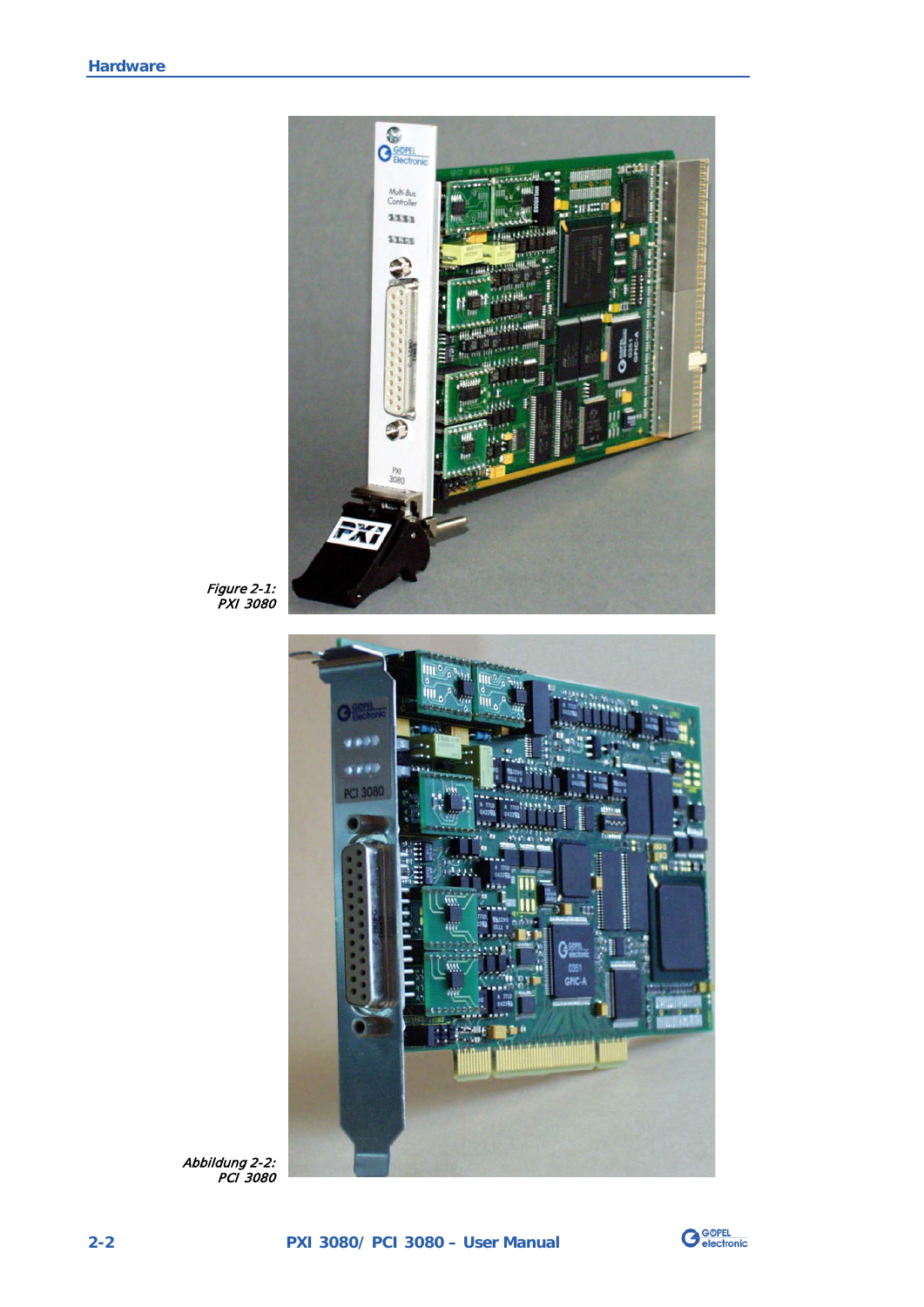## <span id="page-10-0"></span>**2.2 Technical Data**

<span id="page-10-1"></span>The **PXI 3080** communication board is a plug-in board developed for the **PXI™** bus (**P**CI e**X**tensions for **I**nstrumentation). Basis of this bus is the **CompactPCI™** bus. 2.2.1 General

> The board can be plugged into any desired slot of a **CompactPCI™** or **PXI™** system (except for slot 1). It can be definitely identified also in the case that several boards of this type are used in the same rack.

> The **PCI 3080** communication board is a PC plug-in board for the **PCI** Local Bus Rev. 2.2.

It can be operated at any **PCI** slot (32 bits, 33 MHz, 3.3 V)

Both boards do not have jumpers for hardware detection and are automatically integrated into the respective system.

#### <span id="page-10-2"></span>The dimensions of both boards correspond to standard dimensions of the accompanying bus system: 2.2.2 Dimensions

- ♦ **PXI 3080** Multi Interface Board: 160 mm x 100 mm (L x W)
- ♦ **PCI 3080** Multi Interface Board: 168 mm x 106 mm (L x W)

#### <span id="page-10-3"></span>2.2.3 PXI 3080/ PCI 3080 **Characteristics**

| Symbol              | Parameter               | Min. | Typ. | Max.             | Unit  | <b>Remarks</b>             |  |
|---------------------|-------------------------|------|------|------------------|-------|----------------------------|--|
| V <sub>BAT</sub>    | Battery voltage         |      | 12   | 27/50            | V     | Acc. to transceiver's type |  |
|                     | Transmission rate       |      |      | 1                | MBaud | CAN                        |  |
|                     | Transmission rate       |      |      | 22               | kBaud | LIN                        |  |
| $R_{bus}$           | Terminating resistor 1  |      | 120  |                  | Ohms  | CAN jumper plugged in      |  |
| $R_{bus}$           | Terminating resistors 2 |      | 10   |                  | kOhms | CAN jumper plugged in      |  |
| $R_{\text{Pullup}}$ | Pull-up resistor        |      | 680  |                  | Ohms  | K-Line jumper plugged in   |  |
| $V_{in}$            | Input voltage           | 3.3  |      | 50               | V     | Digital input              |  |
| $V_{\text{out}}$    | Output voltage          |      |      | V <sub>BAT</sub> | ۷     | Digital output, OC         |  |
| $V_{in}$            | Input voltage           |      |      | 26               | V     | Analog input               |  |
| $V_{\rm iso}$       | Galvanic separation     | 1000 |      |                  | V     | PXI/PCI<br>Input/ Output   |  |

![](_page_10_Picture_12.jpeg)

The **Analog input** channels are designed with the LTC 1400 (analog-to-digital transducer) of Linear Technology. This component has a **Resolution** of **12 Bits** and an **Input voltage range** of **0**..**4.095V**. Caused by the input voltage divider (122K/22K) the following results

for the measured voltage:

 $V_{\text{meas}}$  = AD transducer value \* 1mV \* (122K/22K).

![](_page_10_Picture_16.jpeg)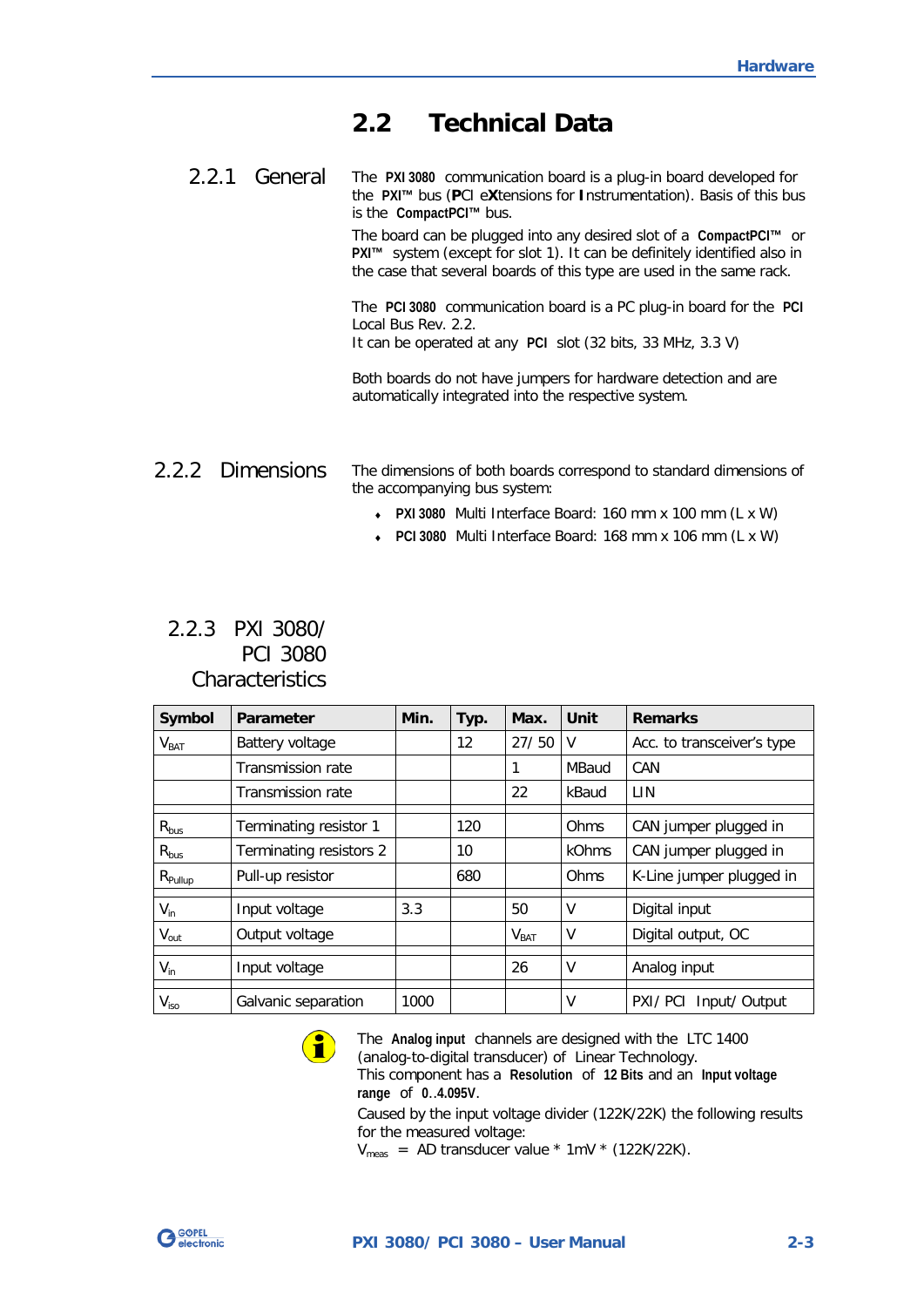## <span id="page-11-0"></span>**2.3 Construction**

<span id="page-11-1"></span>An ASIC is used as the interface to the **PCI** or **cPCI** bus on the **PXI**/ **PCI 3080** boards. It includes all the function blocks required for the communication with the computer bus. 2.3.1 General

> The **PCI 3080** communication board does not have a **PXI** interface. To exchange trigger signals with other **GOEPEL electronic PCI** boards despite of that, an additional plug connector is on this board with two lines configurable as input or output (**J902** in [Figure 2-7\)](#page-16-1).

![](_page_11_Figure_4.jpeg)

Figure 2-3: Block diagram of a PXI/ PCI 3080 Communication Board

![](_page_11_Picture_6.jpeg)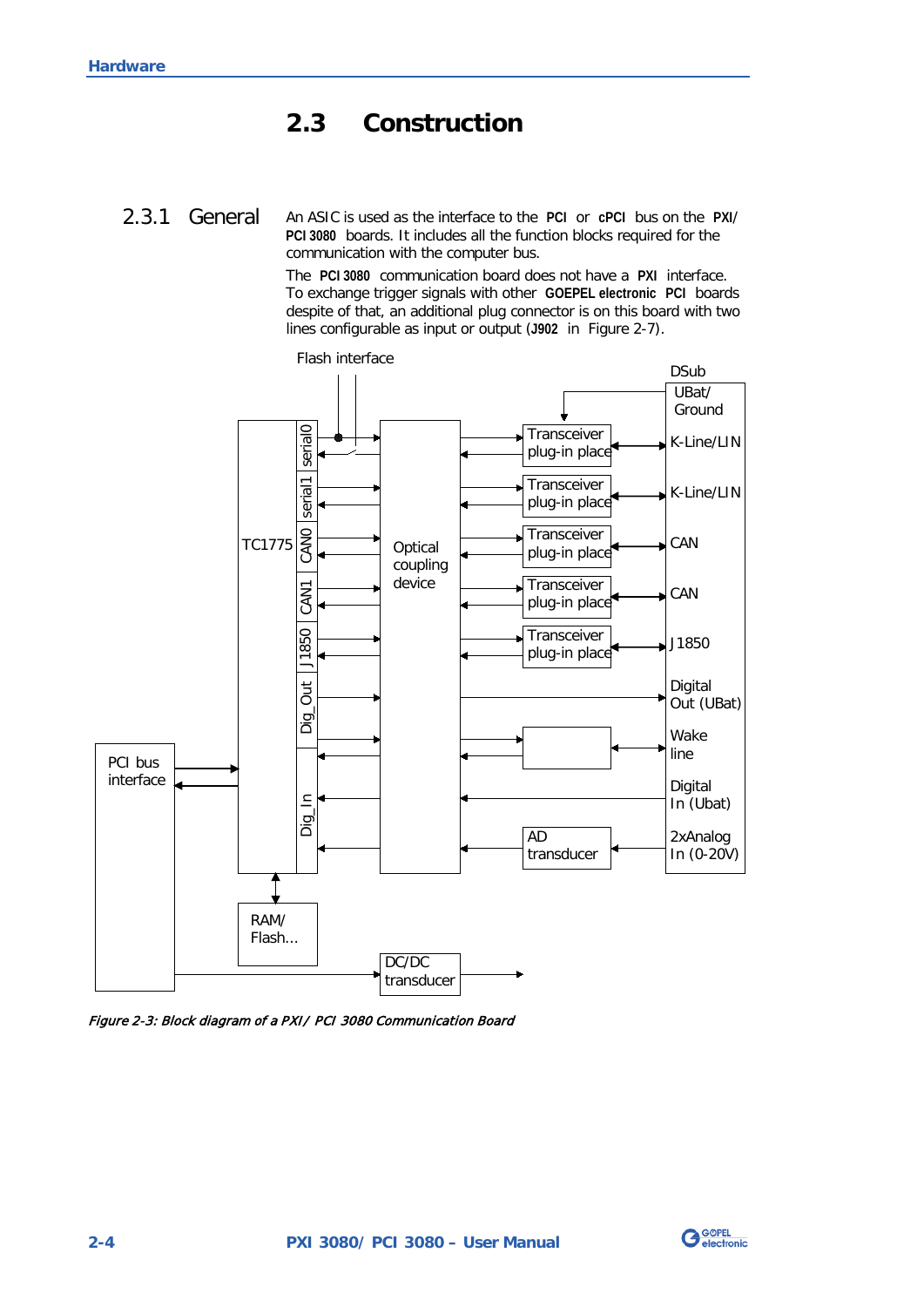<span id="page-12-0"></span>**PXI 3080:** PXI racks do have an own geographical slot addressing of the backplane. Numbering starts with **1** and can be seen at the cover's front side. Mount always an embedded controller or an MXI card at slot **1**. 2.3.2 Addressing

> The **PXI 3080** board can read out this geographical slot address. For that the belonging FPGA file has to be loaded to the XILINX (see the **XilinxDownload** functions for different drivers in the [Control Software](#page-22-0)  section).

**PCI 3080: PCI** racks do not have an own geographical slot addressing. There is a separate DIP switch (**S900** in [Figure 2-7\)](#page-16-1) for clear identification of the board in a system with several **PCI 3080** boards. You can select up to 16 addressing variants by this. The corresponding binary value (**0** to **15**) set with the **S900** switch can be read out by the delivered software.

![](_page_12_Picture_4.jpeg)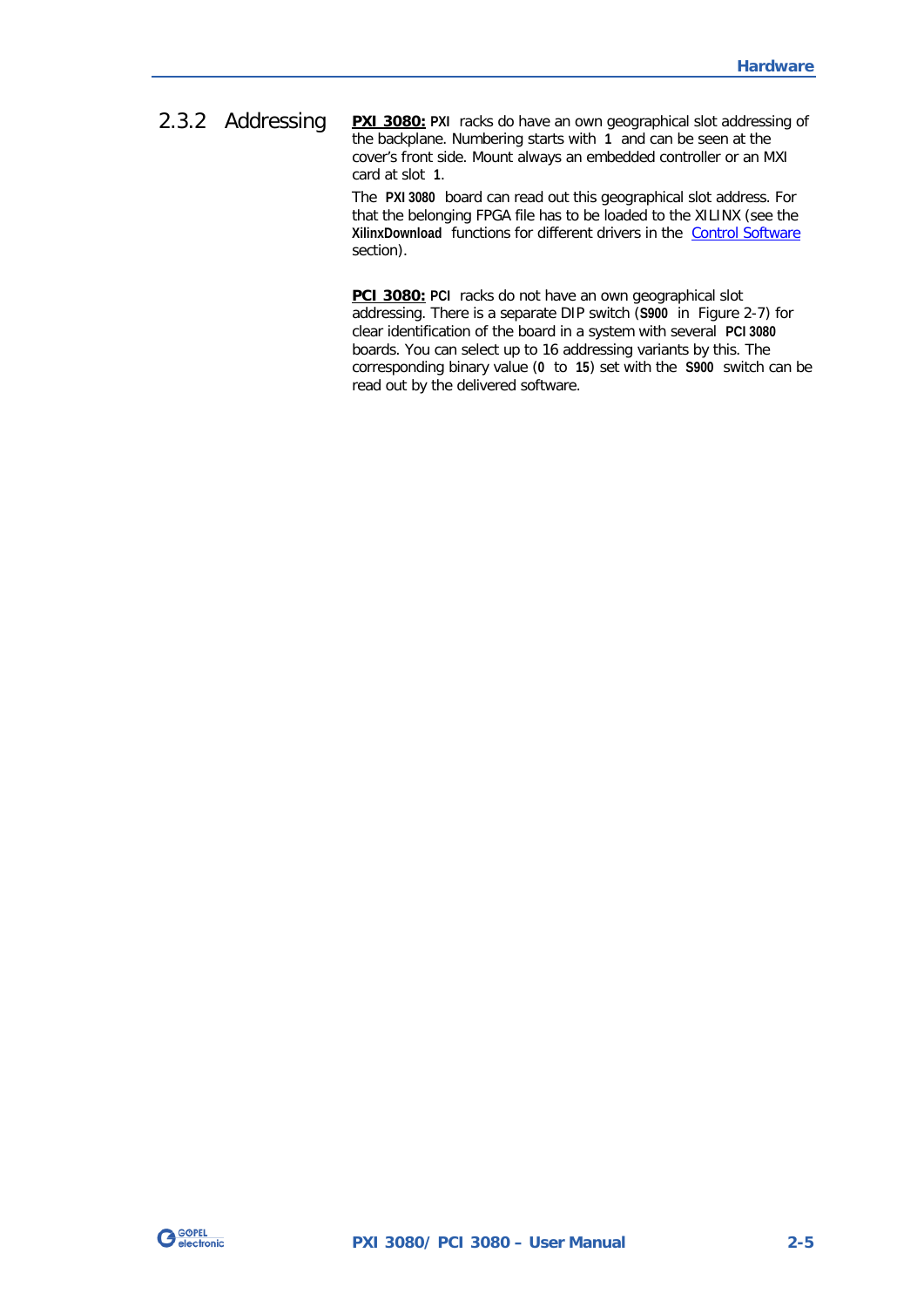## <span id="page-13-0"></span>2.3.3 Communication Interfaces

#### **2 x CAN Interface Version 2.0b:**

The type of the mounted transceiver is decisive for proper operation of a CAN interface in a network. Often CAN networks do only operate properly in the case that all members use a compatible type of transceiver.

To offer maximal flexibility to the users of the **PXI**/ **PCI 3080** boards, the transceivers are designed as plug-in modules. There are several types (high speed, low speed, single-wire etc.) that can be easily exchanged.

Not only the type of the mounted transceiver, but also the terminating resistor of the bus is very important for proper operation of a CAN network.

For the use of highspeed CAN transceivers, usually one **120 Ohm** resistor is active on each CAN interface.These resistors can be deactivated by removing the **J1401** or **J1501** jumpers.

In the case of lowspeed CAN transceivers, usually two resistors with a resistance value of **10 kOhm** for **RTH** and **RTL** are active for each CAN interface (by inserting the **J1402**/ **J1403** or **J1502**/ **J1503** jumpers). Then the **J1401** or **J1501** jumpers must NOT be plugged-in.

![](_page_13_Figure_8.jpeg)

![](_page_13_Picture_9.jpeg)

![](_page_13_Picture_10.jpeg)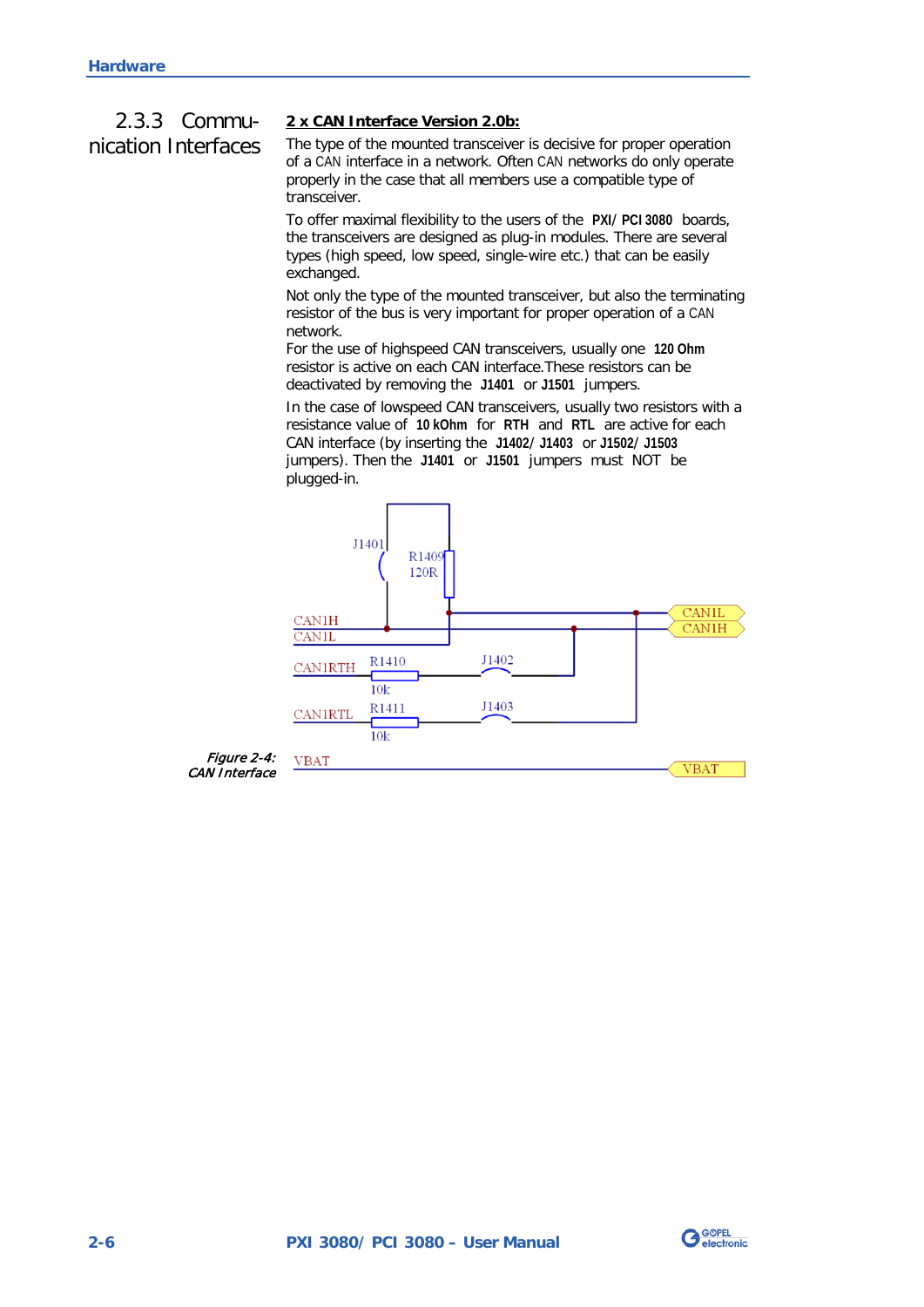#### **2 x K-Line Interface (ISO 9141)** or **2 x LIN Interface Version 2.0:**

#### **K-Line:**

The transceivers are designed as plug-in modules. Generally, the L9637 of ST is used for this type of transceicer.

Via the V<sub>Bat</sub> contacts the power supply of the transceiver modules is connected. To bridge the reverse-connect protection diode for V<sub>Bat</sub> for **LIN**, the **J1602** or **J1703** jumpers must be plugged-in.

In the case the pull-up resistor to V<sub>Bat</sub> is to be activated, the J1601 or **J1701** jumpers must be plugged-in.

#### **LIN:**

The transceivers are designed as plug-in modules. Generally, the TJA1020 of Philips is used for this type of transceicer.

For the standard design of the transceiver modules, it is possible to change over between **Master** and **Slave** configuration per software using the **Rel1** relay for LIN1 and **Rel2** for LIN2. The pull-up resistors for **LIN** are located on the transceiver module. Therefore the **J1601** or **J1701** jumpers must NOT be plugged-in.

Via the V<sub>Bat</sub> contacts the power supply of the transceiver modules is connected. According to the **LIN** specification, this power supply is to be carried out via a reverse-connect protection diode. Therefore the **J1602** or **J1703** must NOT be plugged-in.

![](_page_14_Figure_10.jpeg)

![](_page_14_Picture_11.jpeg)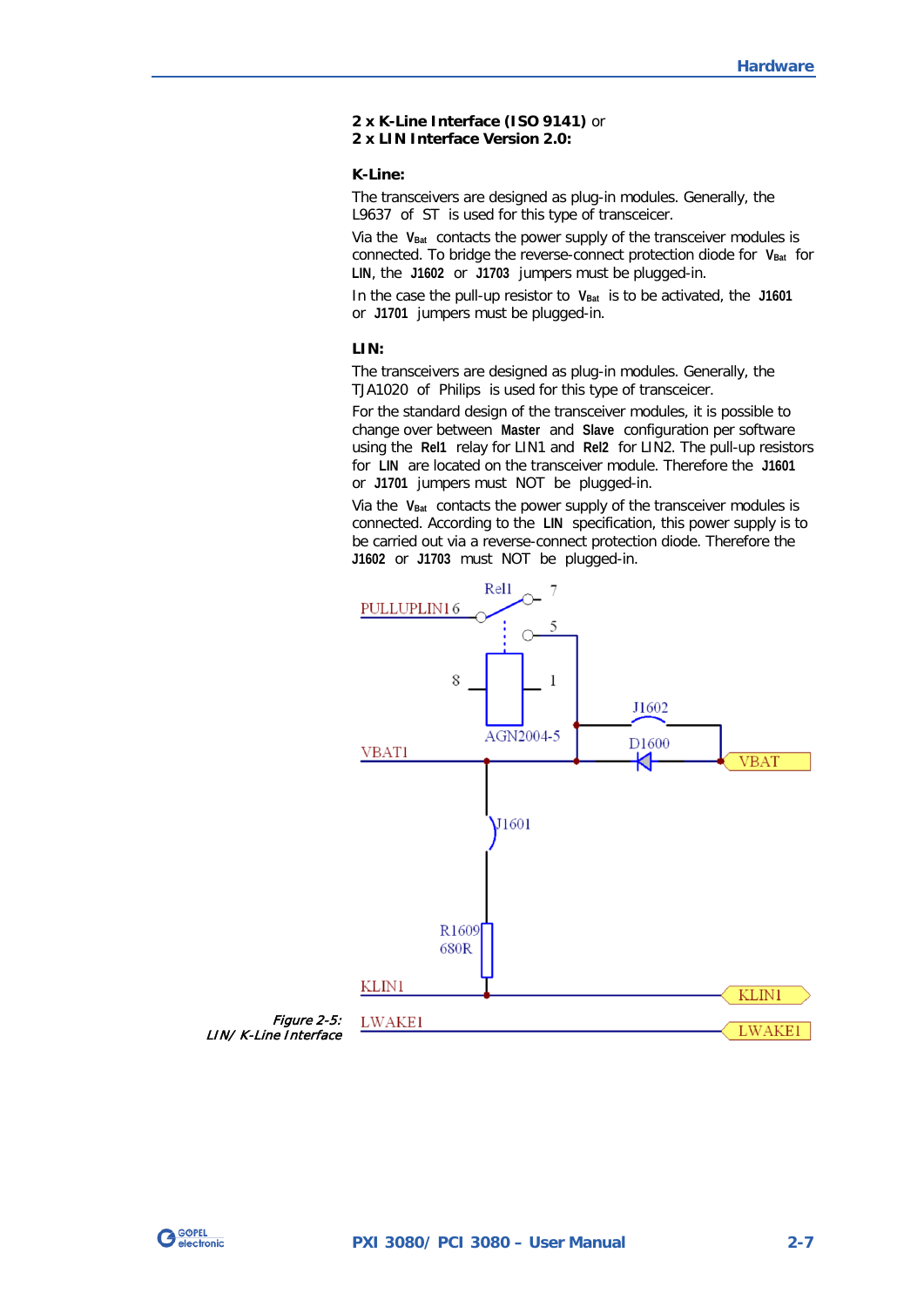#### **J1850 Interfaces:**

The transceivers are designed as plug-in modules.

Generally, the AU5780 of Philips is used for **J1850 VPW** transceivers.

The output circuitry of a **J1850 PWM** transceiver is realized by discrete components.

The transceiver for a **J1850 VPW** interface has to be inserted at the position for J1850 transceivers.

On the other hand, the transceiver for a **J1850 PWM** interface must be inserted at the position for a K-Line/ LIN 2 transceiver (see [Figure 2-6](#page-16-2) and [Figure 2-7\)](#page-16-1).

![](_page_15_Picture_7.jpeg)

**J1701** must NOT be mounted in the case of a **J1850 PWM** interface!

![](_page_15_Picture_9.jpeg)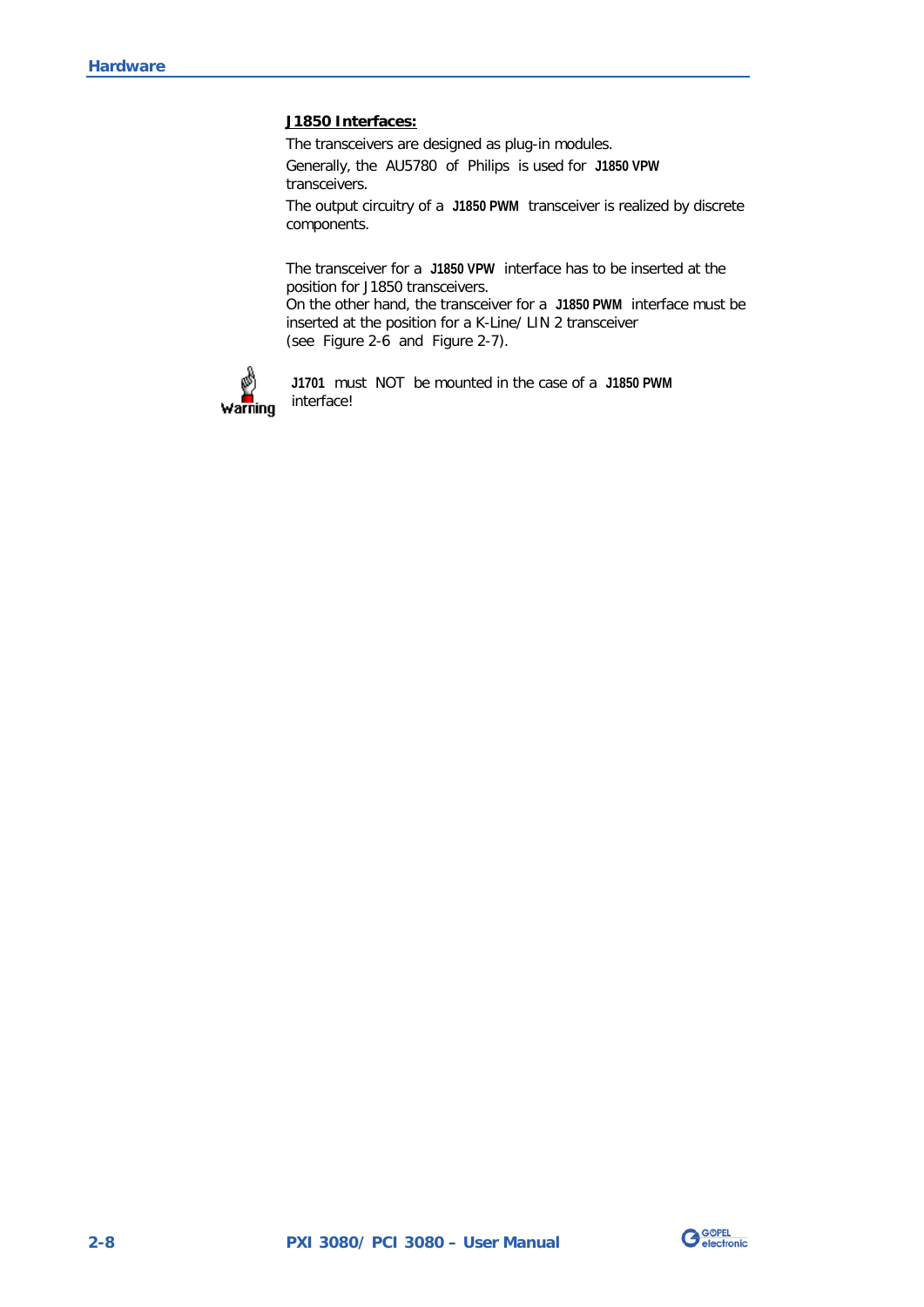<span id="page-16-0"></span>[Figure 2-6](#page-16-2) and [Figure 2-7](#page-16-1) show schematically the component side of the boards. You can see the positions of the transceiver modules, plug connectors, DIP switches and jumpers. 2.3.4 Assembly

![](_page_16_Figure_2.jpeg)

<span id="page-16-2"></span>Figure 2-6: Component side of a PXI 3080 communication board (schematically)

![](_page_16_Figure_4.jpeg)

<span id="page-16-1"></span>Figure 2-7: Component side of a PCI 3080 communication board (schematically)

![](_page_16_Picture_6.jpeg)

The transceiver for a **J1850 VPW** interface has to be inserted at the position for J1850 transceivers.

On the other hand, the transceiver for a **J1850 PWM** interface must be inserted at the position for a K-Line/ LIN 2 transceiver.

![](_page_16_Picture_9.jpeg)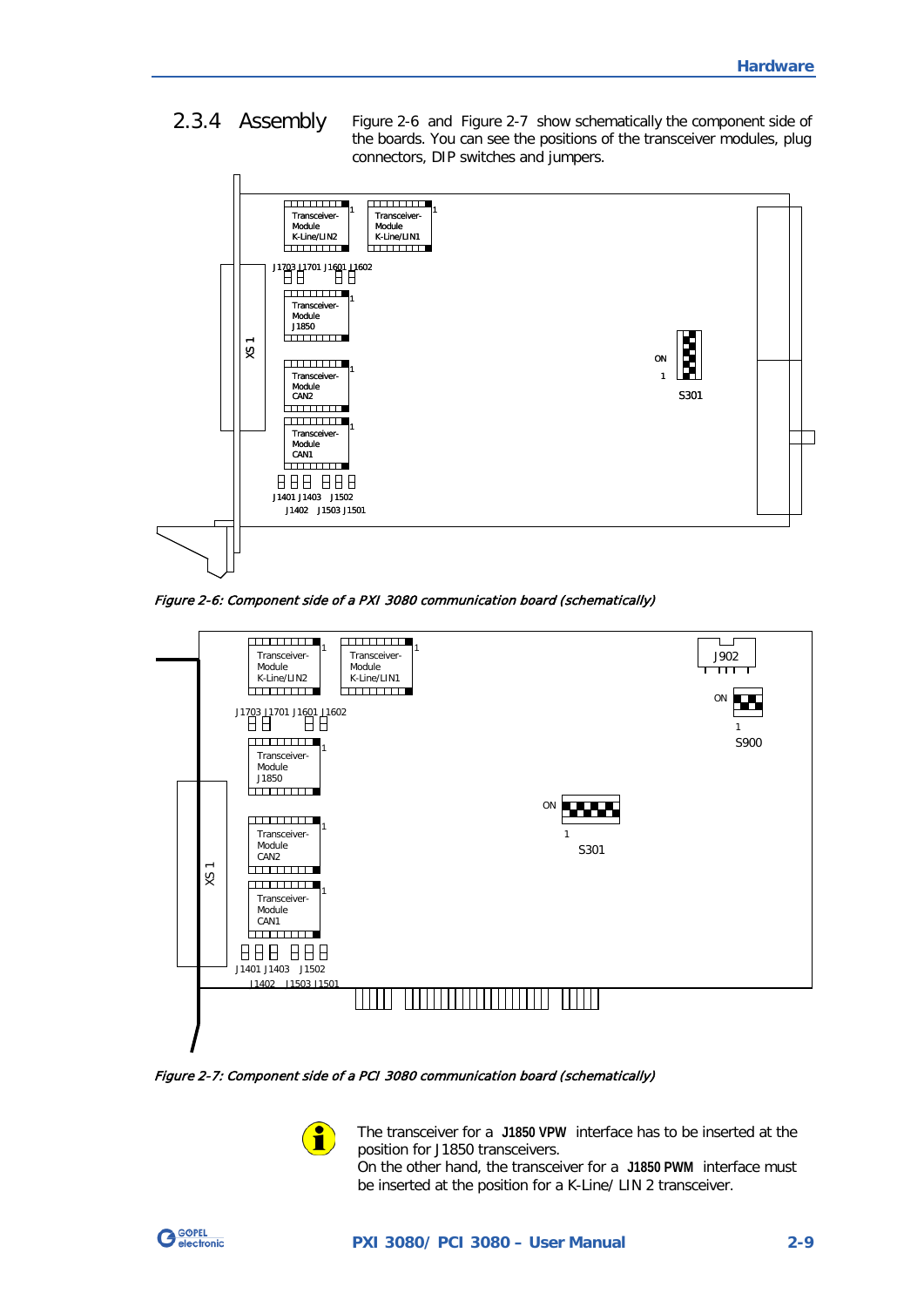The configuration elements of [Figure 2-6](#page-16-2) and [Figure 2-7](#page-16-1) are explained in the following table:

| <b>XS1401</b> | Transceiver module for CAN1                                                                                                                                                                                                                                                                                                                                              |
|---------------|--------------------------------------------------------------------------------------------------------------------------------------------------------------------------------------------------------------------------------------------------------------------------------------------------------------------------------------------------------------------------|
| J1401         | Jumper to activate the $120\Omega$ terminating resistor for CAN1                                                                                                                                                                                                                                                                                                         |
| J1402         | Jumper to activate the RTH $10k\Omega$ terminating resistor for CAN1                                                                                                                                                                                                                                                                                                     |
| J1403         | Jumper to activate the RTL $10k\Omega$ terminating resistor for CAN1                                                                                                                                                                                                                                                                                                     |
| <b>XS1501</b> | Transceiver module for CAN2                                                                                                                                                                                                                                                                                                                                              |
| J1501         | Jumper to activate the 1200 terminating resistor for CAN2                                                                                                                                                                                                                                                                                                                |
| J1502         | Jumper to activate the RTH $10k\Omega$ terminating resistor for CAN2                                                                                                                                                                                                                                                                                                     |
| J1503         | Jumper to activate the RTL $10k\Omega$ terminating resistor for CAN2                                                                                                                                                                                                                                                                                                     |
| <b>XS1601</b> | Transceiver module for LIN1/K-Line1                                                                                                                                                                                                                                                                                                                                      |
| J1601         | Jumper to activate the $680\Omega$ pull-up resistor to VBAT for K-Line1                                                                                                                                                                                                                                                                                                  |
| J1602         | Jumper to bridge the reverse-connect protection diode for VBat for LIN1                                                                                                                                                                                                                                                                                                  |
| <b>XS1701</b> | Transceiver module for LIN2/K-Line2/J1850 PWM                                                                                                                                                                                                                                                                                                                            |
| J1701         | Jumper to activate the 6800 pull-up resistor to VBAT for K-Line2                                                                                                                                                                                                                                                                                                         |
| J1703         | Jumper to bridge the reverse-connect protection diode for V <sub>Bat</sub> for LIN2                                                                                                                                                                                                                                                                                      |
| <b>XS1801</b> | Transceiver module for J1850 VPW                                                                                                                                                                                                                                                                                                                                         |
| S301          | DIP switches of the PXI/PXI 3080 boards to configurate the micro controller.<br>Do NOT change the settings!                                                                                                                                                                                                                                                              |
| <b>S900</b>   | This DIP switch on a PCI 3080 board is for clear identification of the board<br>(analogously to "geographical addressing" of the PXI specification) in a system with<br>several PCI 3080 boards.<br>You can select up to 16 addressing variants this way (015).<br>The corresponding binary value set with the S900 switch can be read out by the<br>delivered software. |
| <b>J902</b>   | Plug connector to exchange trigger signals with other GOEPEL electronic PCI boards                                                                                                                                                                                                                                                                                       |

![](_page_17_Picture_3.jpeg)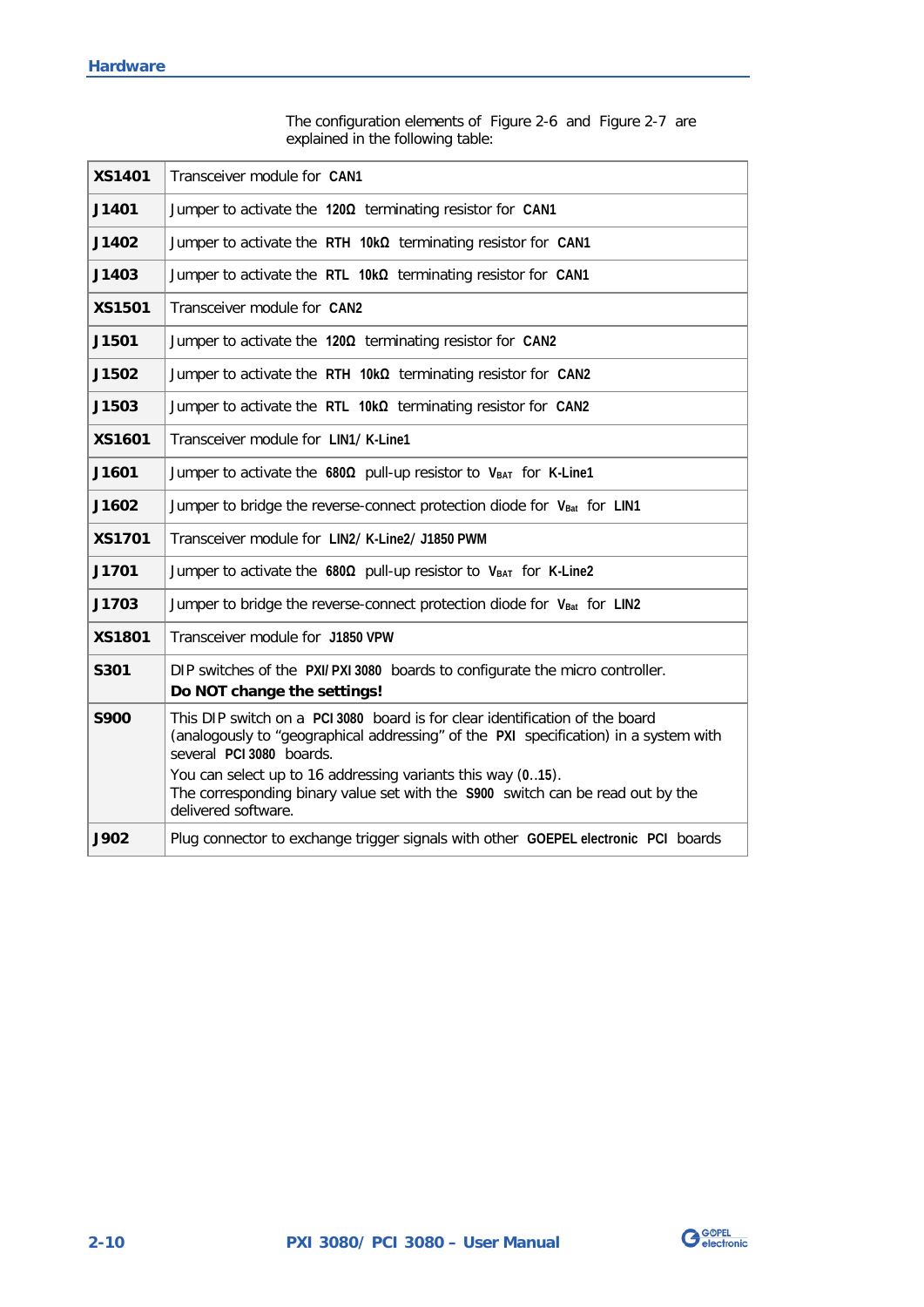## <span id="page-18-0"></span>2.3.5 Frontal Plug Connector Pinout

Type: DSub 25 poles socket

The interfaces are provided via this plug connector at the frontal edge of the **PXI**/ **PCI 3080** communication boards.

The pinout of both boards is identical according to the following table:

| No.            | XS1 pin        | <b>Signals name</b>        | <b>Remarks</b>                       |
|----------------|----------------|----------------------------|--------------------------------------|
| 1              | 1              | CAN1_High                  |                                      |
| 2              | 14             | CAN1_Low                   |                                      |
| 3              | $\overline{2}$ | CAN2_High                  |                                      |
| $\overline{4}$ | 15             | CAN2_Low                   |                                      |
| 5              | 3              | <b>VBAT</b>                | Reference potential plus transceiver |
| 6              | 16             | <b>GND</b>                 | Ground potential transceiver         |
| $\overline{7}$ | 4              | K-Line1/LIN1               | depending on transceiver             |
| 8              | 17             | L-Line1/ WAKE1             | depending on transceiver             |
| 9              | 5              | K-Line2/ LIN2/ J1850 PWM+  | depending on transceiver             |
| 10             | 18             | L-Line2/ WAKE2/ J1850 PWM- | depending on transceiver             |
| 11             | 6              | J1850 VPW                  |                                      |
| 12             | 19             |                            | Please do not assign                 |
| 13             | $\overline{7}$ | <b>VBAT</b>                | Reference potential plus transceiver |
| 14             | 20             | <b>GND</b>                 | Ground potential transceiver         |
| 15             | 8              | Analog Input1              |                                      |
| 16             | 21             | Analog Input2              |                                      |
| 17             | 9              | Digital Input1             |                                      |
| 18             | 22             | Digital Output1            |                                      |
| 19             | 10             | Digital Input2             |                                      |
| 20             | 23             | Digital Output2            |                                      |
| 21             | 11             | Digital Input 3            |                                      |
| 22             | 24             | Digital Output3            |                                      |
| 23             | 12             | Digital Input 4            |                                      |
| 24             | 25             | Digital Output4            |                                      |
| 25             | 13             | Wake line                  |                                      |

![](_page_18_Picture_6.jpeg)

For **K-Line** the connections for the L-Line are wired to PIN 17/ 18 if necessary (depending on the output circuitry).

![](_page_18_Picture_8.jpeg)

For **LIN** the connections for the Wake-Line are wired to PIN 17/ 18 if necessary (depending on the selection of the transceiver).

![](_page_18_Picture_10.jpeg)

The pins 3 and 7 as well as 16 and 20 are bridged on the board!

![](_page_18_Picture_12.jpeg)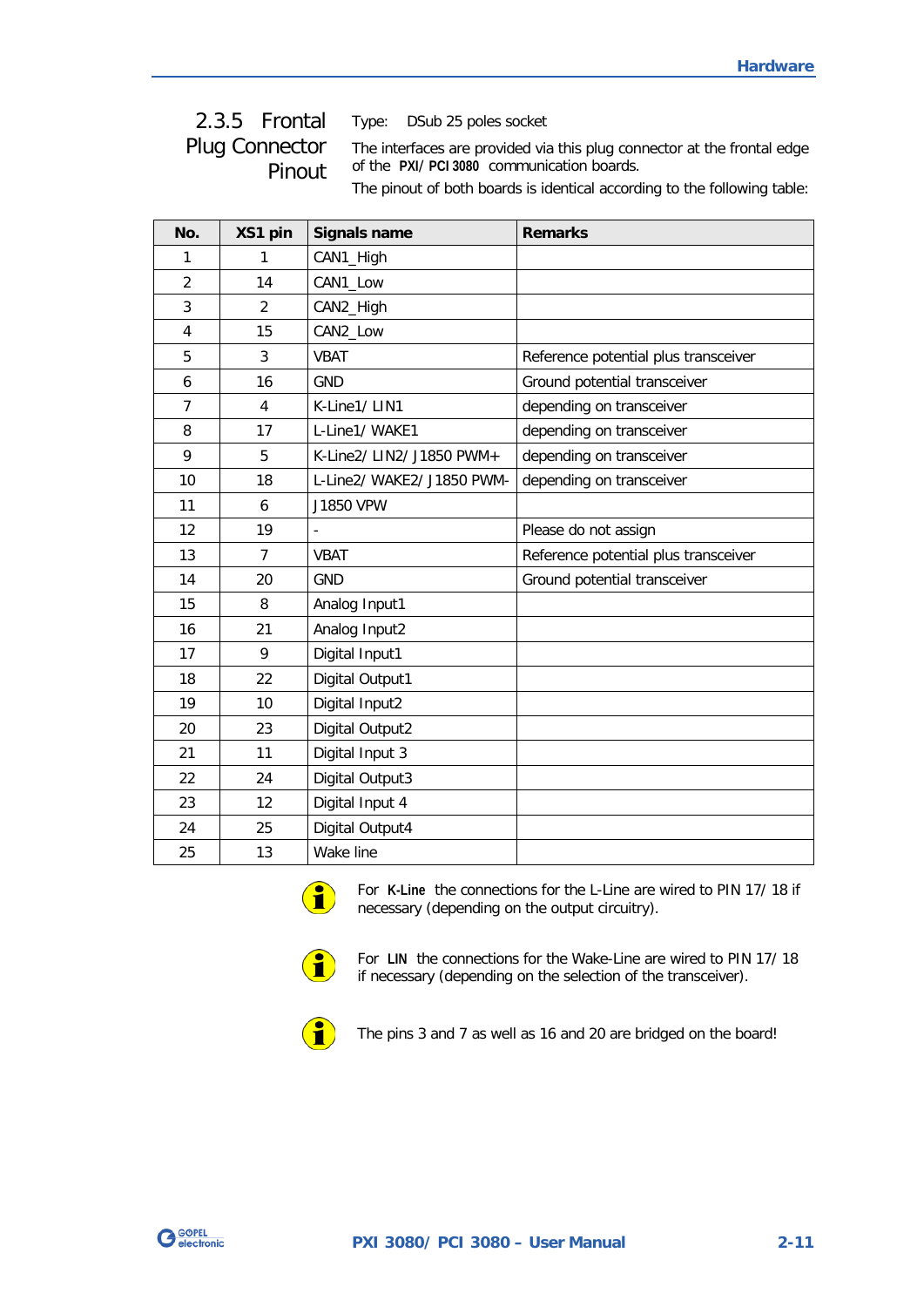## <span id="page-19-0"></span>2.3.6 LED Display

The LEDs indicate the following states:

- ♦ **Red LED D100**: /HDRST hardware reset indication output of the micro controller
- ♦ **Green LED D700**: Voltage 5V status
- ♦ **Green LED D701**: Voltage 3.3V status
- ♦ **Green LED D702**: Voltage 2.5V status
- ♦ **Yellow LED D801**: Micro controller CAN 1 status
- ♦ **Yellow LED D802**: Micro controller CAN 2 status
- ♦ **Yellow LED D803**: Micro controller K-Line/ LIN 1 status
- ♦ **Yellow LED D804**: Micro controller K-Line/ LIN 2 status

The LEDs are arranged as follows at the front panel:

|  | D702 D701 D700 D100 |  |
|--|---------------------|--|
|  |                     |  |

D801 D802 D803 D804

![](_page_19_Picture_13.jpeg)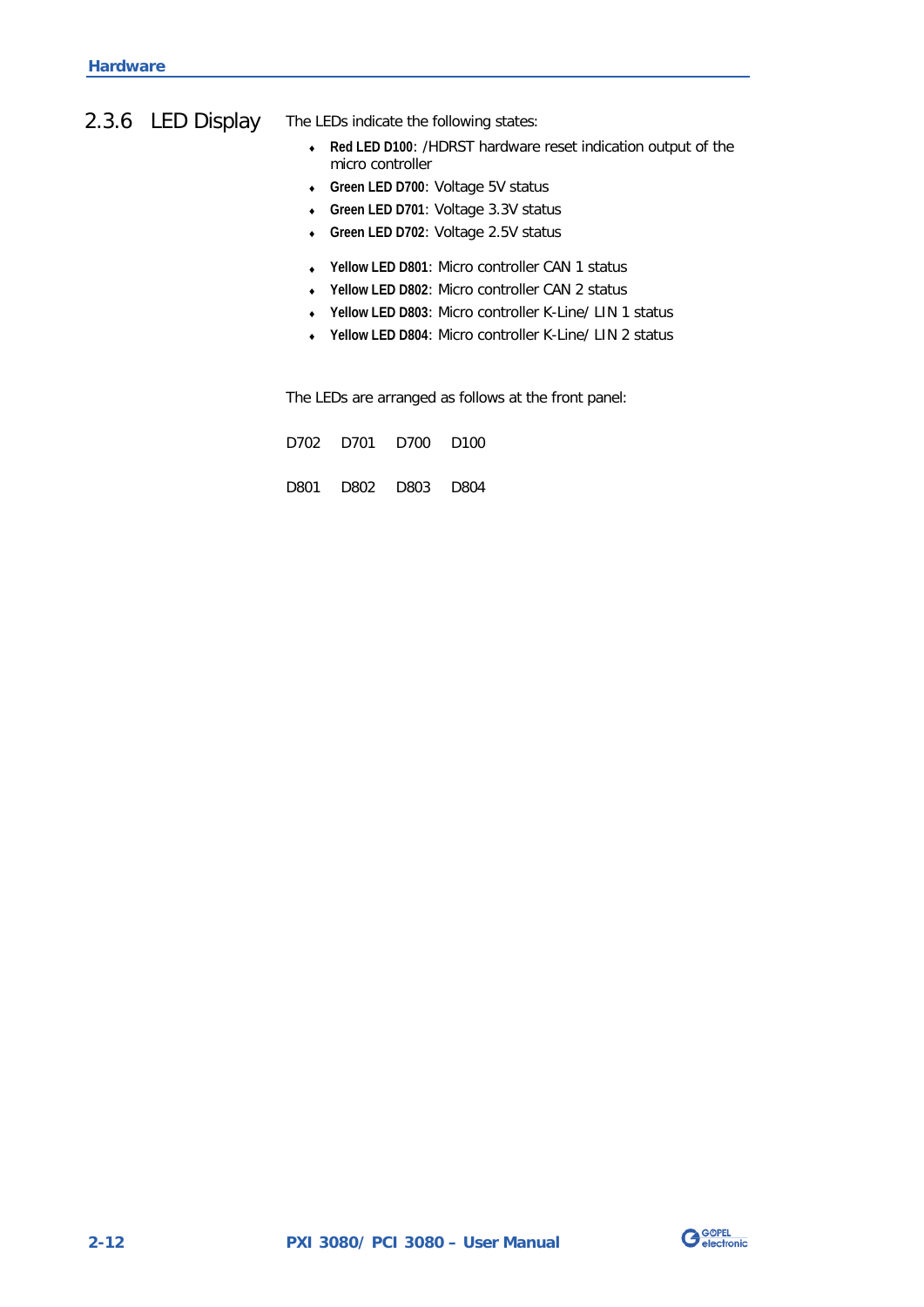## <span id="page-20-0"></span>**2.4 Delivery Notes**

**PXI**/ **PCI 3080** boards are delivered in the following basic variants:

- ♦ 1x **CAN** interface and 1x **LIN** interface or
- ♦ 1x **CAN** interface and 1x **K-Line** interface

These basic variants can be extended by the following options:

- ♦ 1x Additional **CAN** interface
- ♦ 1x Additional **LIN** interface or **K-Line** interface
- ♦ 1x Additional **J1850 VPW** interface
- ♦ 1x Additional **J1850 PWM** interface

![](_page_20_Picture_10.jpeg)

If you select the **1x Additional J1850 PWM interface** option, the **1x Additional LIN interface or K-Line interface** option is NOT possible.

In addition to selecting an interface, the type of the corresponding **CAN**/ **LIN**/ **K-Line**/ **J1850 transceiver** as well as the required **Functionalities** for each **CAN**/ **LIN**/ **K-Line**/ **J1850** interface must be selected.

![](_page_20_Picture_13.jpeg)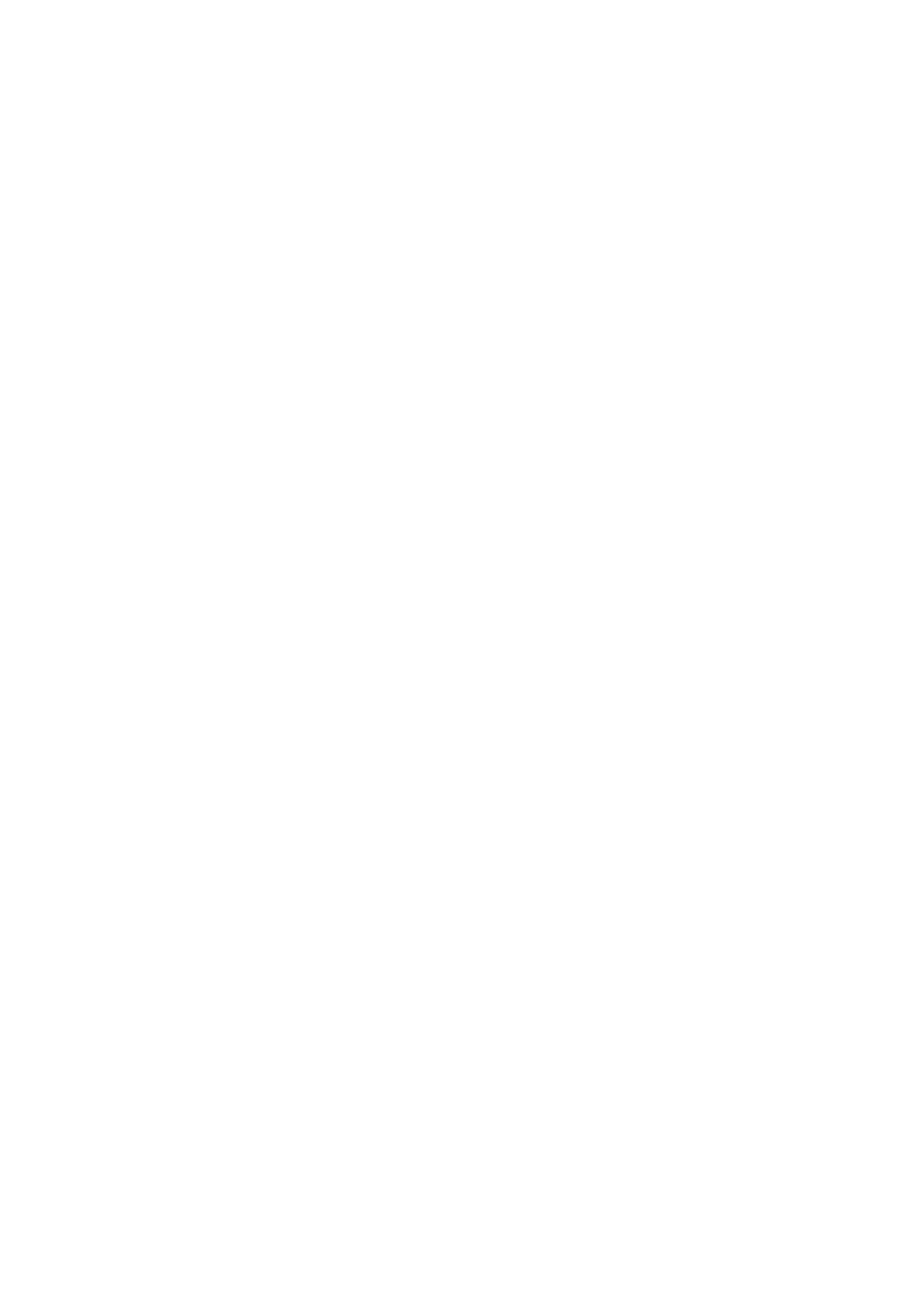## <span id="page-22-0"></span>**3 Control Software**

There are three ways to integrate **PXI 3080**/ **PCI 3080** hardware in your own applications:

- ♦ [Programming via G-API](#page-23-0)
- ♦ [Programming via DLL Functions](#page-24-0)
- ♦ [Programming with LabVIEW](#page-41-0)

![](_page_22_Picture_6.jpeg)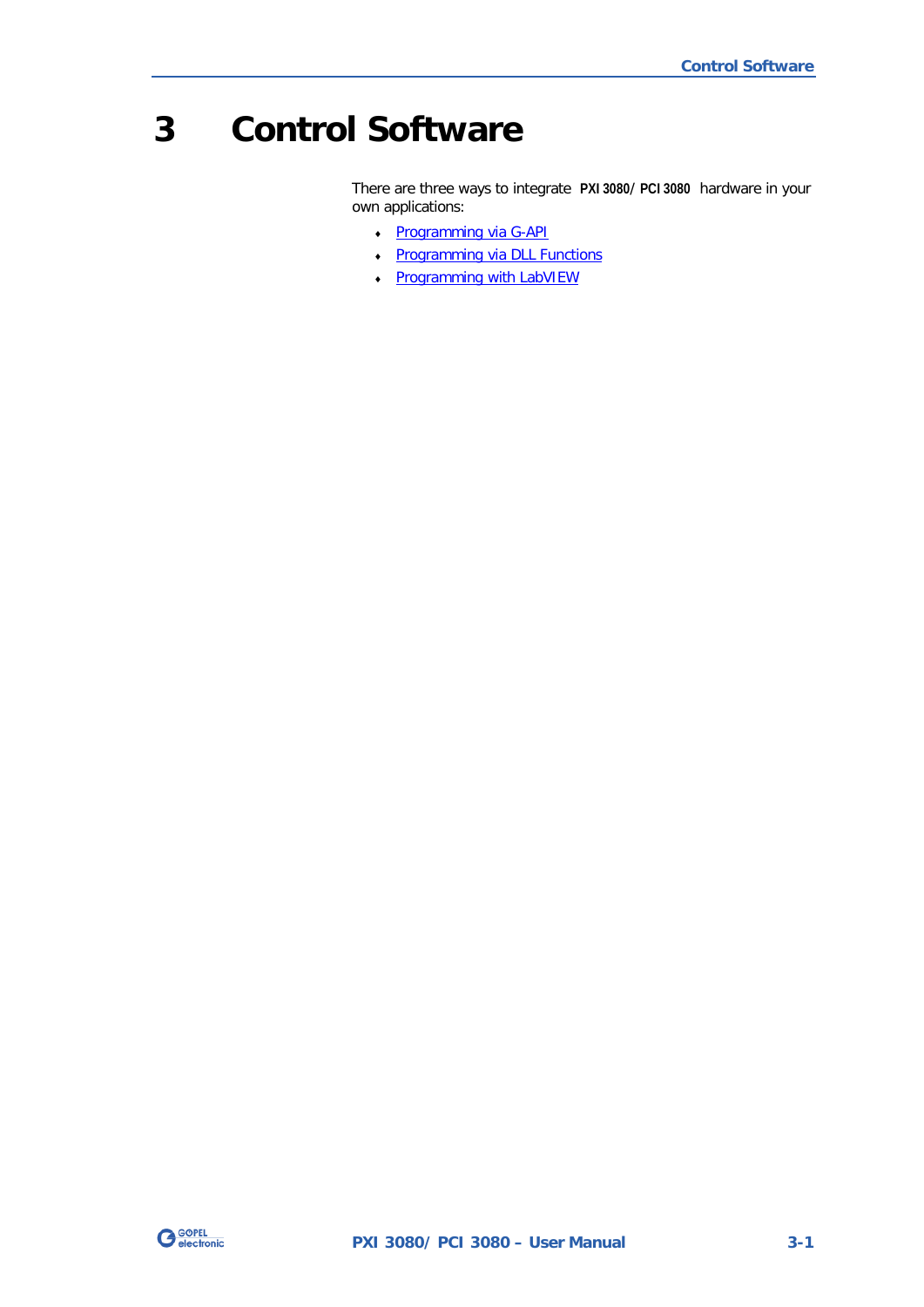## <span id="page-23-0"></span>**3.1 Programming via G-API**

The **G-API** (GOEPEL-API) is a programming environment based on "C" for **GOEPEL electronic** hardware under Windows®. So the **G-API** is the preferred programming environment for this hardware. It provides a wide, hardware independent command set for CAN, LIN, K-Line, FlexRay, MOST, LVDS, ADIO and Diagnostic services.

No matter whether a PXI/ PCI, USB and Ethernet device is used, the commands remain the same.

The hardware abstraction introduced with the **G-API** gives the test application parallel access to the hardware, allowing one application to access multiple hardware interfaces, as well as multiple applications can access the same hardware interface in parallel.

Another feature introduced by the **G-API** is the asynchronous hardware access. This means no execution blocking for pending firmware commands. The command acknowledgement is provided via a callback mechanism.

With the **Hardware Explorer GOEPEL electronic** provides an efficient hardware configuration and management tool, offering users an easy way to manage their hardware configurations and identifying specific hardware interfaces by logical names. Using logical interface names in the application saves from rebuilding the application when porting it to another interface or controller board, as the interface can be easily reassigned in the **Hardware Explorer**.

Furthermore, the **Hardware Explorer** provides a simple means of testing the interaction between hardware and software by executing the integrated self-tests.

The figure below shows the **GOEPEL electronic Hardware Explorer**:

| <b>OHRPA</b>                       |  |                                        |          |  |
|------------------------------------|--|----------------------------------------|----------|--|
|                                    |  |                                        |          |  |
| My System<br>E.                    |  | $\boxminus$ 1. Interface               |          |  |
| Devices and Interfaces<br><b>E</b> |  | 01. Interface Type                     | CAN      |  |
| E-PXI FXI3080 (50822)              |  | 02. Controller Number                  |          |  |
| <b>CAN CAN1</b>                    |  | 03. Interface Number                   |          |  |
| <b>CRN CAN2</b>                    |  | 04. Available                          | True     |  |
| $\Box$ 101                         |  | $\boxminus$ 2. Configuration           |          |  |
| <b>K</b> , KLINE1                  |  | 01. Interface Name                     | CAN1     |  |
| $K$ KLINE2                         |  | 02. Enable Automatic Configuration     | False    |  |
| $E2$ LINT                          |  | 03. Enable Blinking                    | False    |  |
| $\frac{1}{2}$ LIN2                 |  | 04. Baud Rate [baud]                   | 500000   |  |
| SEQUENCE1                          |  | 05. ID Mode                            | Standard |  |
|                                    |  | 06. Acknowledge                        | True     |  |
|                                    |  |                                        |          |  |
|                                    |  |                                        |          |  |
|                                    |  | 01. Interface Name                     |          |  |
|                                    |  | Logical name assigned to the interface |          |  |

![](_page_23_Picture_10.jpeg)

Ť

Please consult the **G-API** documentation for further information. This documentation and the installation software are located in the G-API folder on the PXI product CD.

![](_page_23_Picture_12.jpeg)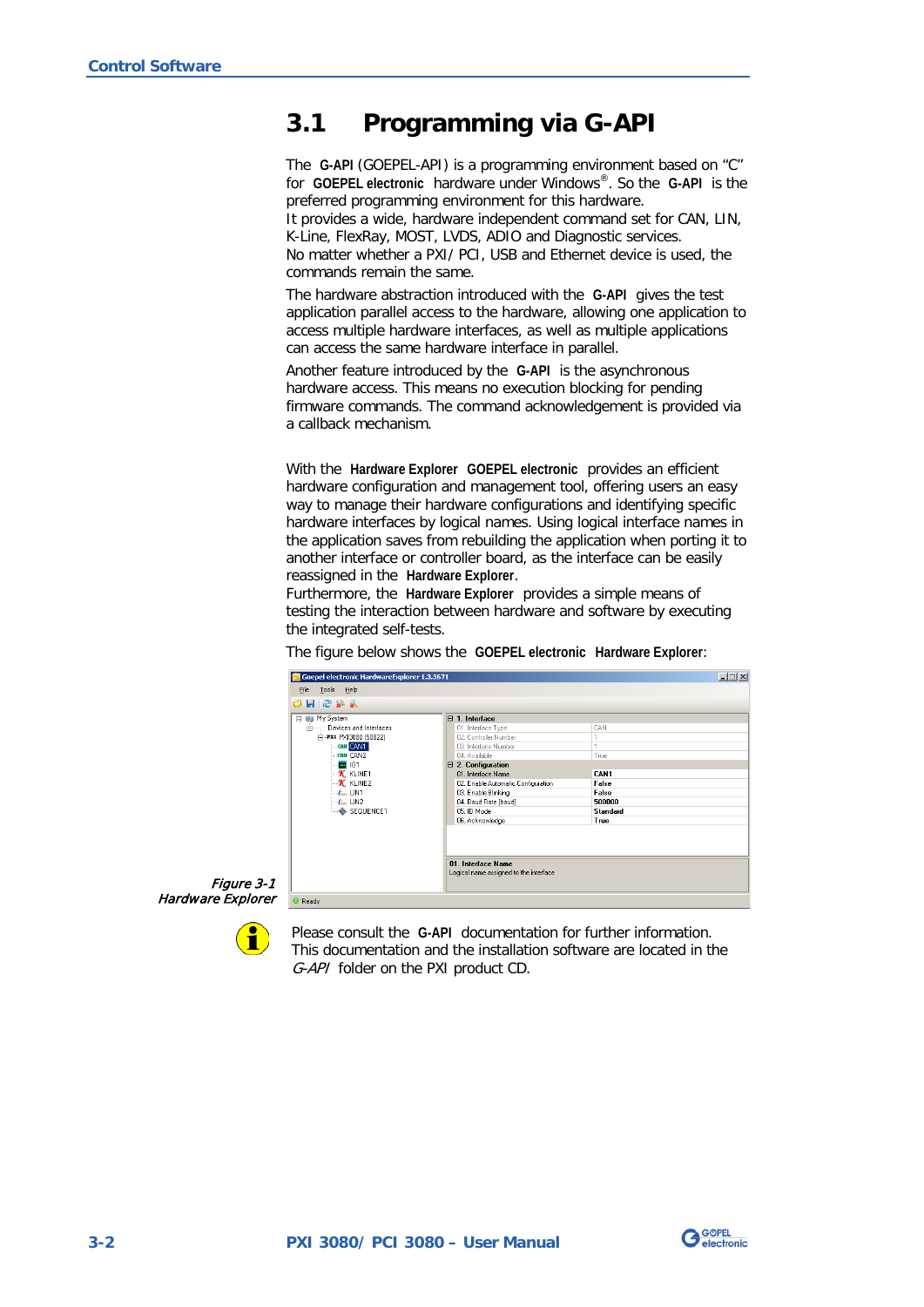## <span id="page-24-0"></span>**3.2 Programming via DLL Functions**

 $\textbf{1}$ 

Programming via DLL Functions is possible also in future for existing projects which can not be processed with the **GOEPEL electronic** programming interface **G-API**.

We would be pleased to send the **GOEPEL Firmware** documentation to you on your request. Please get in touch with our sales department in case you need that.

![](_page_24_Picture_5.jpeg)

The **GPxi3080** and **PXI3080** expressions used in the following function description stand for **PXI 3080**/ **PCI 3080**.

For the used structures, data types and error codes refer to the headers – you find the corresponding files on the supplied CD.

![](_page_24_Picture_8.jpeg)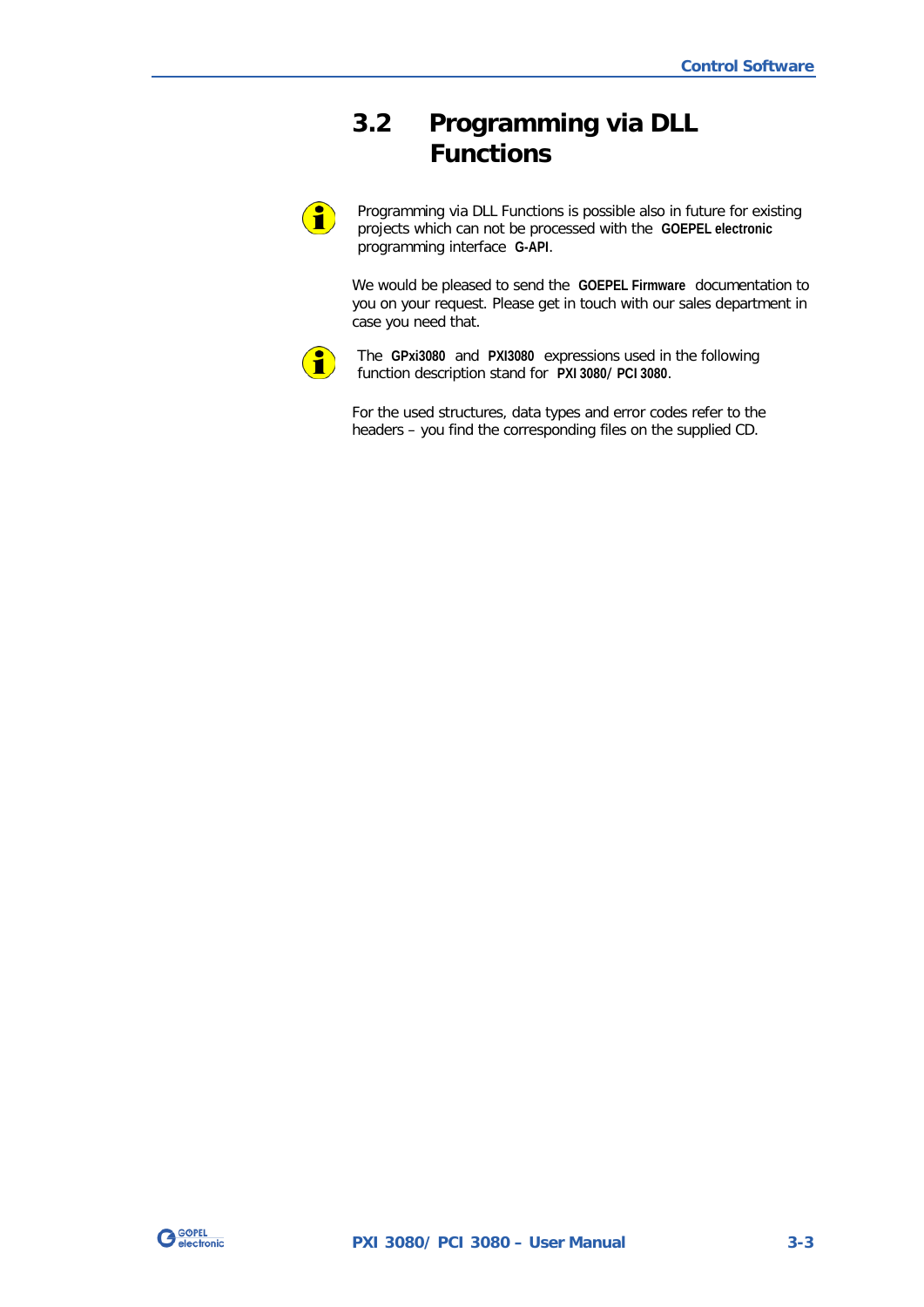<span id="page-25-0"></span>3.2.1 Windows Device Driver The DLL functions for programming using the Windows device driver are described in the following sections:

- ♦ [Driver Info](#page-26-0)
- ♦ [DLL Version](#page-27-0)
- ♦ [XILINX Download](#page-28-1)
- ♦ [XILINX Write Data](#page-29-1)
- DPRAM Write Instruction
- ♦ [DPRAM Read Response](#page-31-0)
- ♦ [Reset Port](#page-32-0)

![](_page_25_Picture_10.jpeg)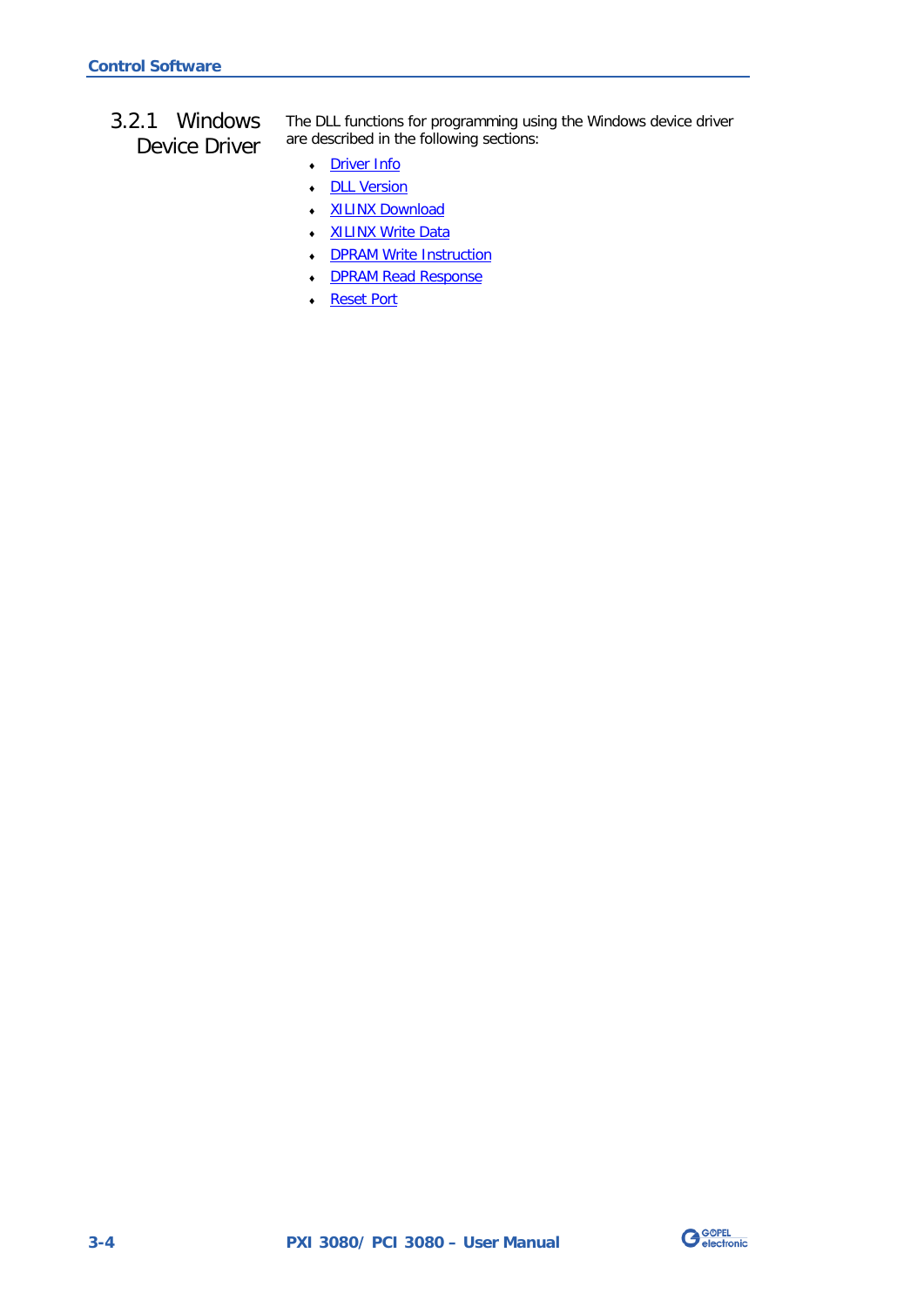<span id="page-26-0"></span>The **GPxi3080\_GetDriverInfo** function is for the status query of the hardware driver. 3.2.1.1 Driver Info

#### **Format:**

int GPxi3080\_GetDriverInfo(GPxi3080\_StructDriverInfo \*pDriverInfo);

#### **Parameter:**

Pointer, for example **pDriverInfo** , to a data structure For the structure, see the *GPxi3080.h* file on the supplied CD

#### **Description:**

The **GPxi3080\_GetDriverInfo** function returns information regarding the status of the hardware driver.

For this reason, the address of a **pDriverInfo** pointer has to be transferred to the function.

Within the function, the structure **pDriverInfo** is pointing to is filled with various pieces of information.

![](_page_26_Picture_10.jpeg)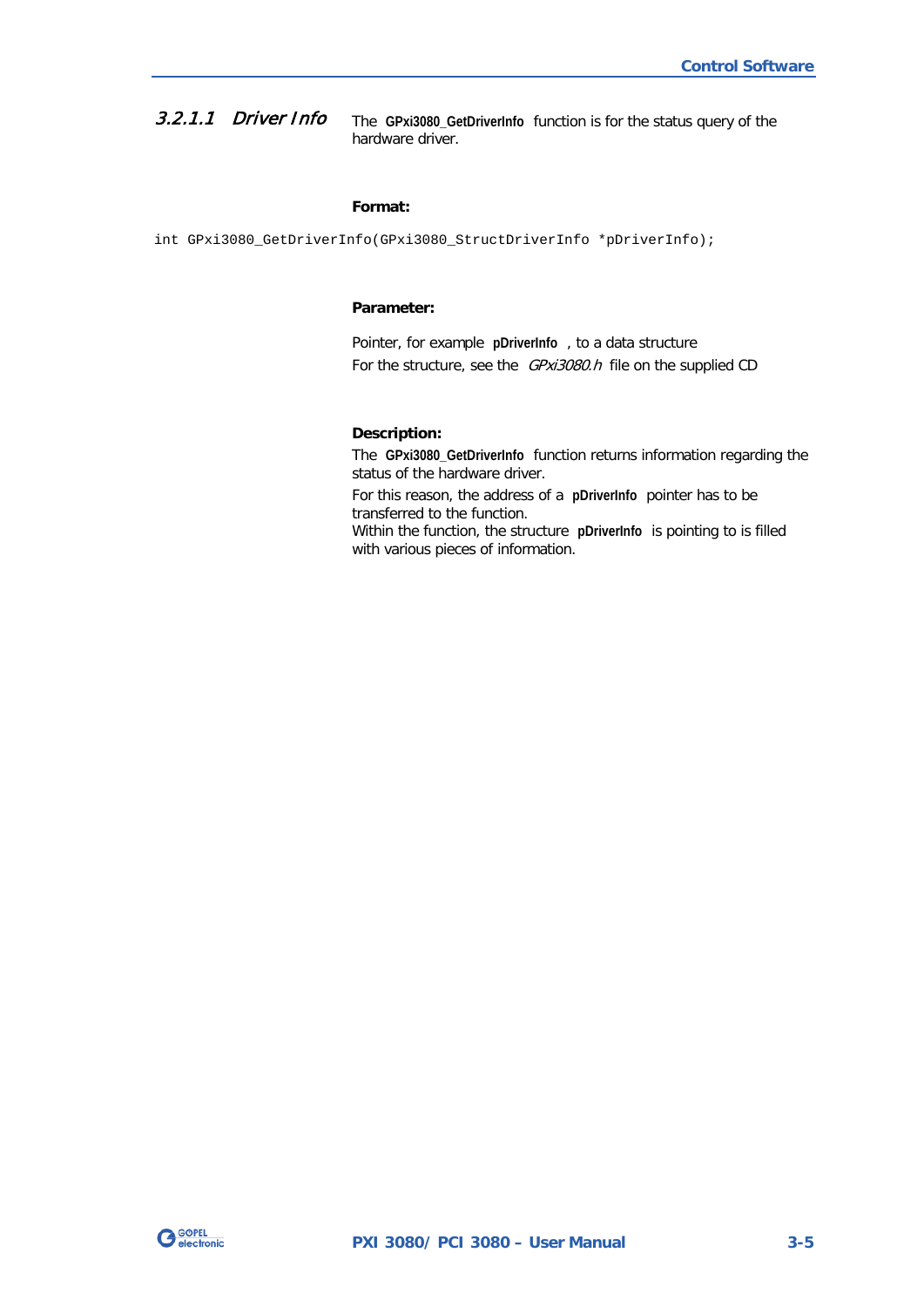<span id="page-27-0"></span>The **GPxi3080\_DLL\_Version** function is for the version number query of the DLL. 3.2.1.2 DLL Version

#### **Format:**

int GPxi3080\_DLL\_Version(unsigned long \*pVersion);

#### **Parameter**

Pointer, for example **pVersion**, to the Version number

#### **Description:**

The **GPxi3080\_DLL\_Version** function returns the version number of the GPxi3080w.dll as an integer value.

#### **Example:**

Version number **1.23** is returned as **123**, and version number **1.60** as **160**.

![](_page_27_Picture_10.jpeg)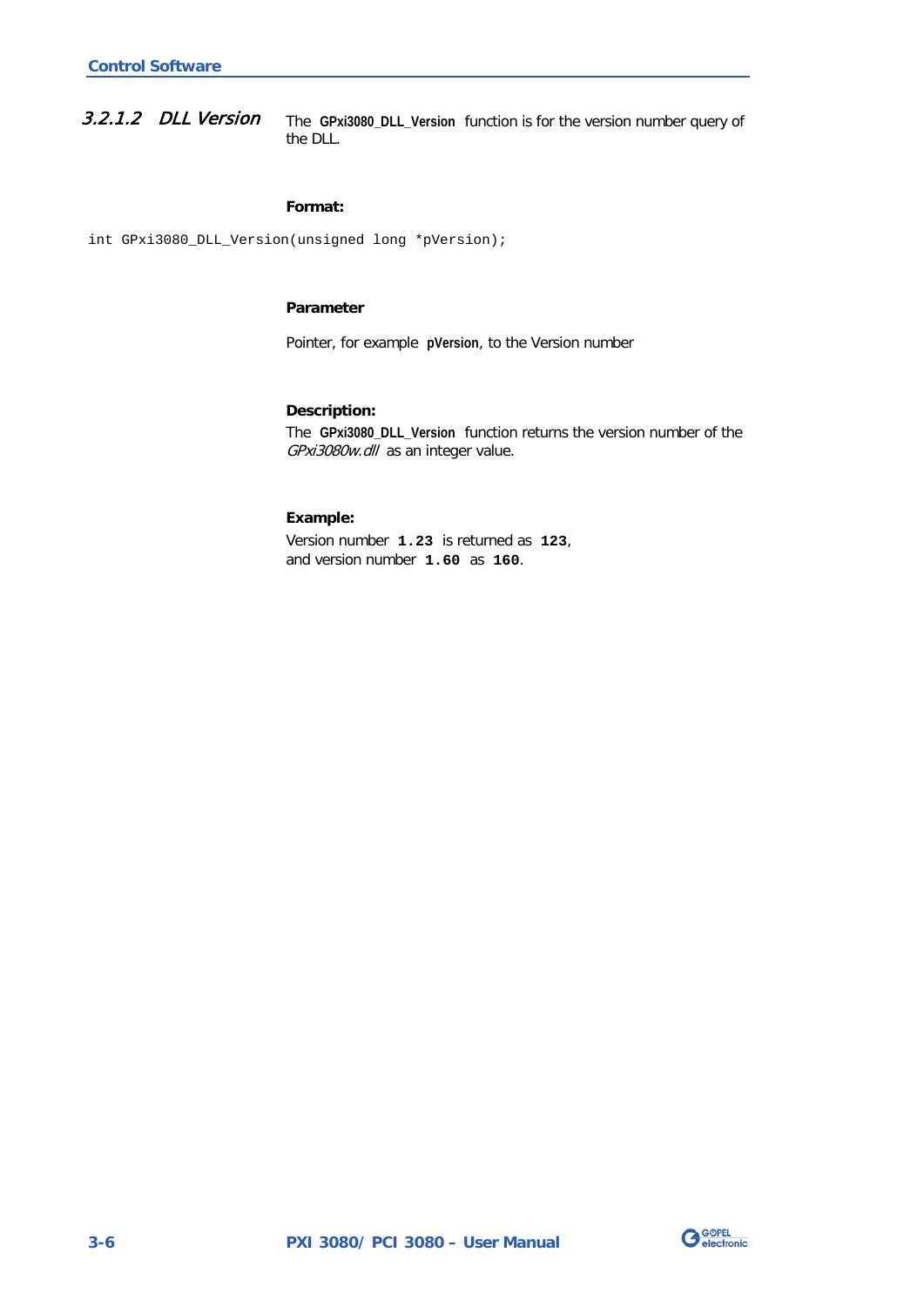<span id="page-28-1"></span><span id="page-28-0"></span>The **GPxi3080\_XilinxDownload** function is to load an FPGA file to the XILINX. 3.2.1.3 XILINX **Download** 

#### **Format:**

int GPxi3080\_XilinxDownload(unsigned long Device, char \*pFileName);

#### **Parameters:**

**Device** Index of the **PXI**/ **PCI 3080** board, beginning left with **1**

Pointer, for example **pFileName**, to the Path of the FPGA file to be loaded

#### **Description:**

The **GPxi3080\_XilinxDownload** function allows it to load an FPGA file (\*.cfd extension) to the XILINX. This file serves, among other possibilities, to read the geographical slot address in the **PXI** Rack. The loaded data is volatile. Therefore the function has to be executed again after switching off power.

![](_page_28_Picture_9.jpeg)

After **XilinxDownload**, a delay of about **500 ms** is required (as the controller executes a power-on reset).

Then, carry out the **0x10 Software Reset** firmware command to come in the normal operation mode from the bootloader mode.

![](_page_28_Picture_12.jpeg)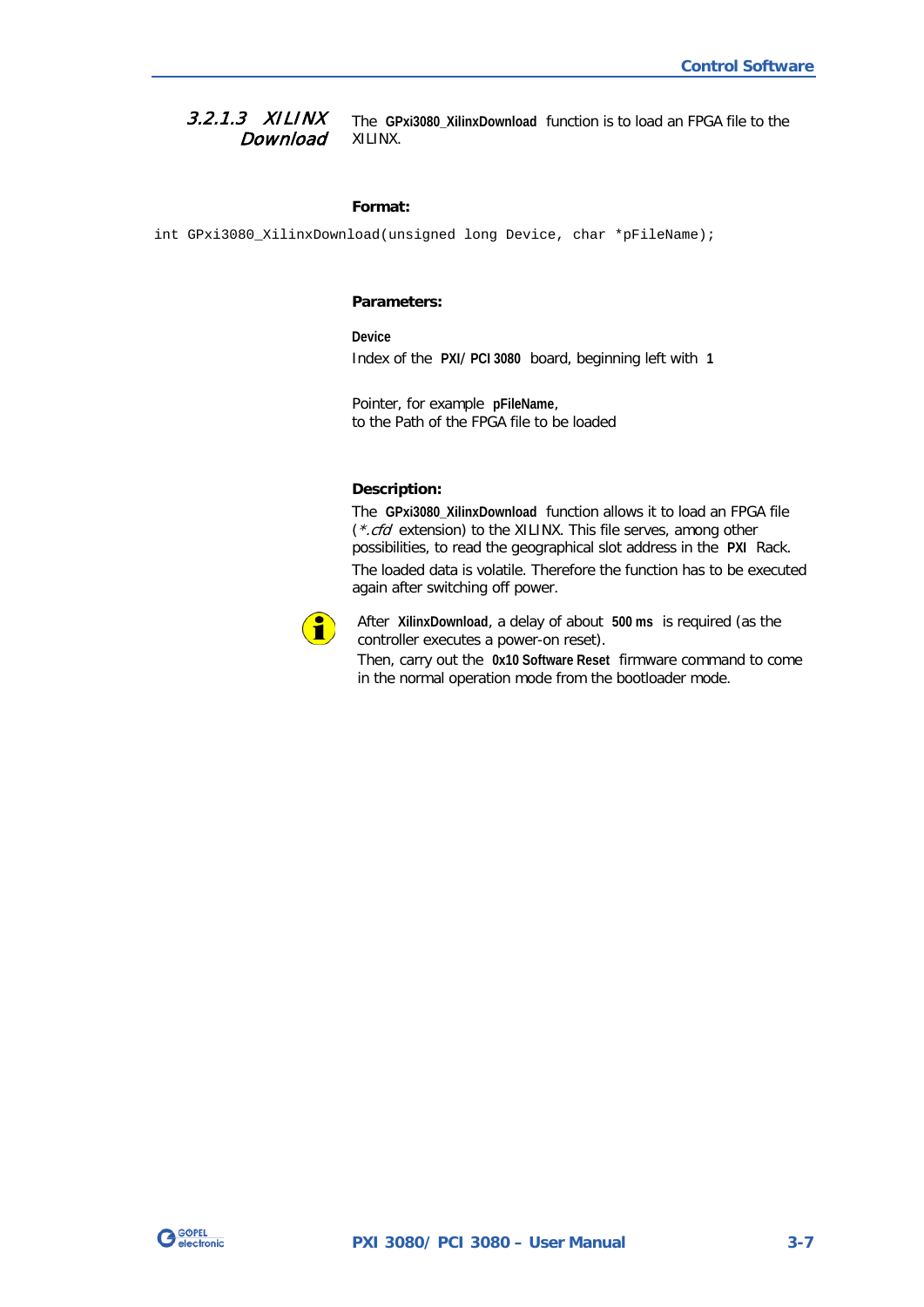#### <span id="page-29-1"></span><span id="page-29-0"></span>The **GPxi3080\_XilinxWriteData** function allows the configuration and execution of functions provided by the XILINX. 3.2.1.4 XILINX Write Data

#### **Format:**

int GPxi3080\_XilinxWriteData(unsigned char \*data, unsigned long \*length);

#### **Parameters:**

Pointer, for example **data** , to the Write data area (currently max. **128** bytes per command)

**length**

Size of the storage area **data** is pointing to, in bytes

#### **Description:**

Before using the functionality of the XILINX, the belonging FPGA file must have been loaded by **GPxi3080\_XilinxDownload** (see **XILINX Download**).

The data format consists of four bytes including the command. If necessary parameter bytes can follow.

Data format: 1st byte: **0x48** (**StartByte**)

2nd byte: **Device** (index of the **PXI**/ **PCI 3080** board, beginning left with **1**)

3rd byte: **0x00** (Reserved byte)

4<sup>th</sup> byte: XILINX command

Currently supported XILINX command:

**0x10** PowerOnReset for the complete board

![](_page_29_Picture_17.jpeg)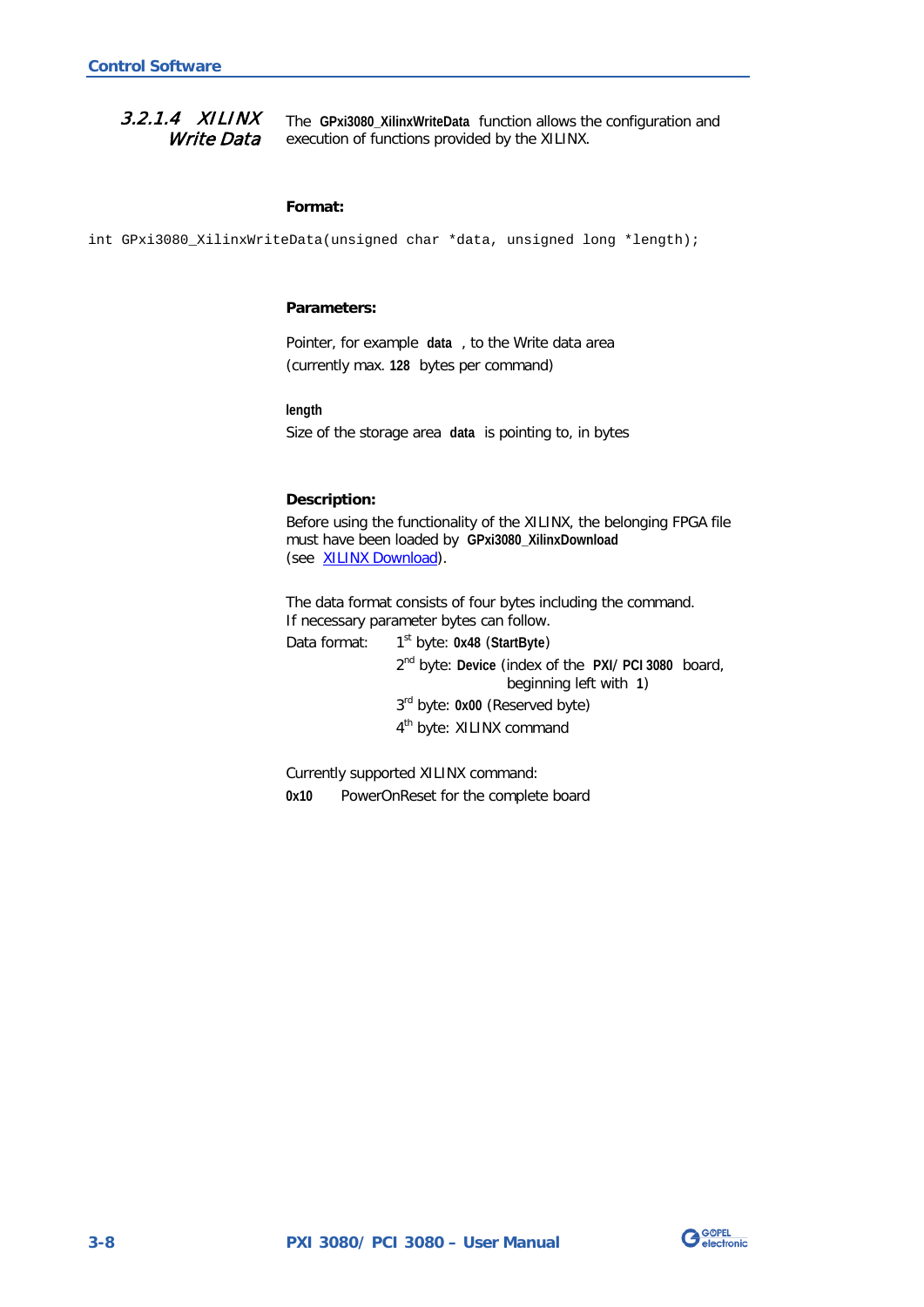#### <span id="page-30-0"></span>3.2.1.5 DPRAM Write Instruction

The **GPxi3080\_DpramWriteInstruction** is for sending a command to the **PXI**/ **PCI 3080** controller.

#### **Format:**

int GPxi3080\_DpramWriteInstruction(unsigned char \*data, unsigned long length);

#### **Parameters:**

Pointer, for example **data** to the Write data area, consisting of **Command Header** and **Command Bytes** (currently max. **1024** bytes per command)

**length**

Size of the storage area **data** is pointing to, in bytes

#### **Description:**

The **GPxi3080\_DpramWriteInstruction** function sends a command to the **PXI**/ **PCI 3080** controller.

In the header of the structure **data** is pointing to, there is the information regarding the **PXI**/ **PCI 3080** board to be activated by this function.

Therefore this parameter has not to be given separately.

![](_page_30_Picture_13.jpeg)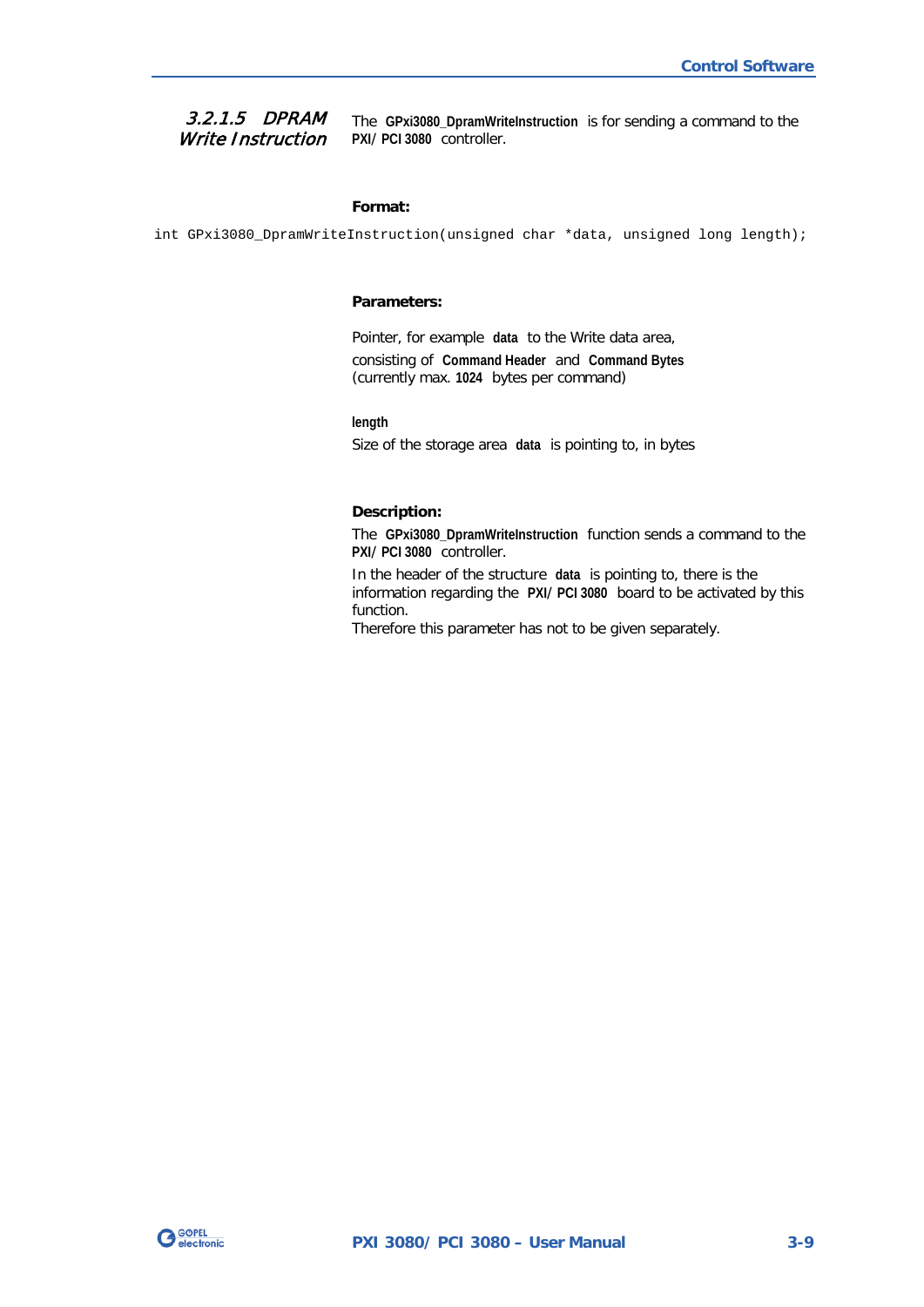<span id="page-31-0"></span>3.2.1.6 DPRAM Read Response

The **GPxi3080\_DpramReadResponse** function is for reading a response from the **PXI**/ **PCI 3080** controller.

#### **Format:**

```
int GPxi3080_DpramReadResponse(unsigned long card,
                     unsigned char *data,
                     unsigned long *length);
```
#### **Parameters:**

**card**

Index of the **PXI**/ **PCI 3080** board, beginning left with **1**

Pointer, for example **data**, to the Read data area, consisting of **Response Header** and **Response Bytes** (currently max. **1024** bytes per response)

**length**

Value of the parameter before function call: Size of the buffer pointed by **data** in bytes Value of the parameter after function call: Number of bytes actually read

#### **Description:**

The **GPxi3080\_DpramReadResponse** function reads back the oldest response written by the **PXI**/ **PCI 3080** controller in the **Response** area of the DPRAM.

If several responses have been provided by the controller, but not lesen, they are not lost but stored in the form of a list.

On calling up, the **GPxi3080\_DpramReadResponse** function continues to supply data until this list contains no more entries.

![](_page_31_Picture_15.jpeg)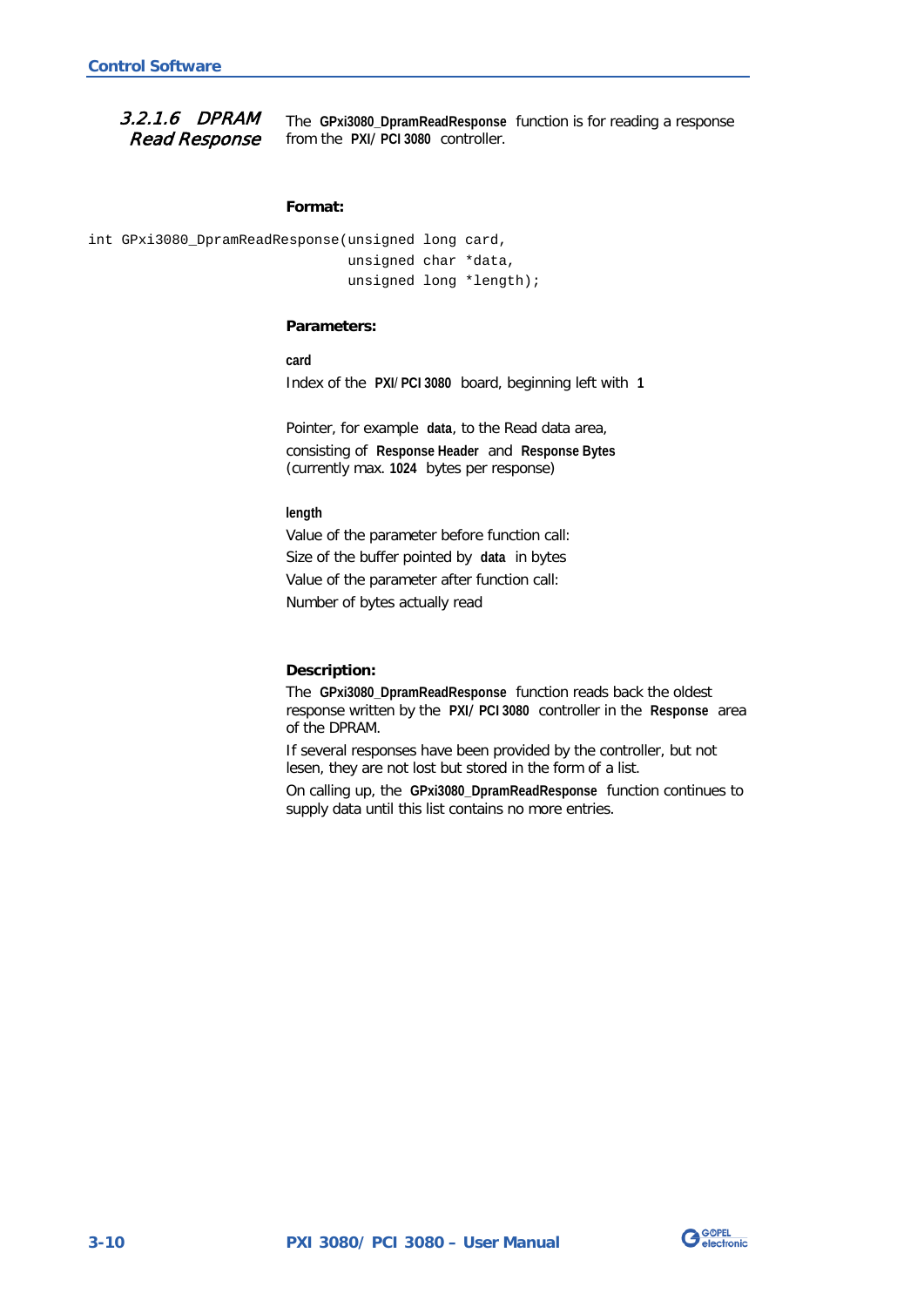<span id="page-32-0"></span>The **GPxi3080\_ResetPort** function is for releasing a software reset for the **PXI**/ **PCI 3080** controller. 3.2.1.7 Reset Port

#### **Format**

int GPxi3080\_ResetPort(unsigned long card);

#### **Parameter:**

**card** Index of the **PXI**/ **PCI 3080** board, beginning left with **1**

#### **Description:**

The **GPxi3080\_ResetPort** function releases a software reset for the **PXI**/ **PCI 3080** controller.

This releasing procedure is executed via a separate interrupt channel, NOT via the command interpreter of the software (**0x10 Software Reset** firmware command).

![](_page_32_Picture_9.jpeg)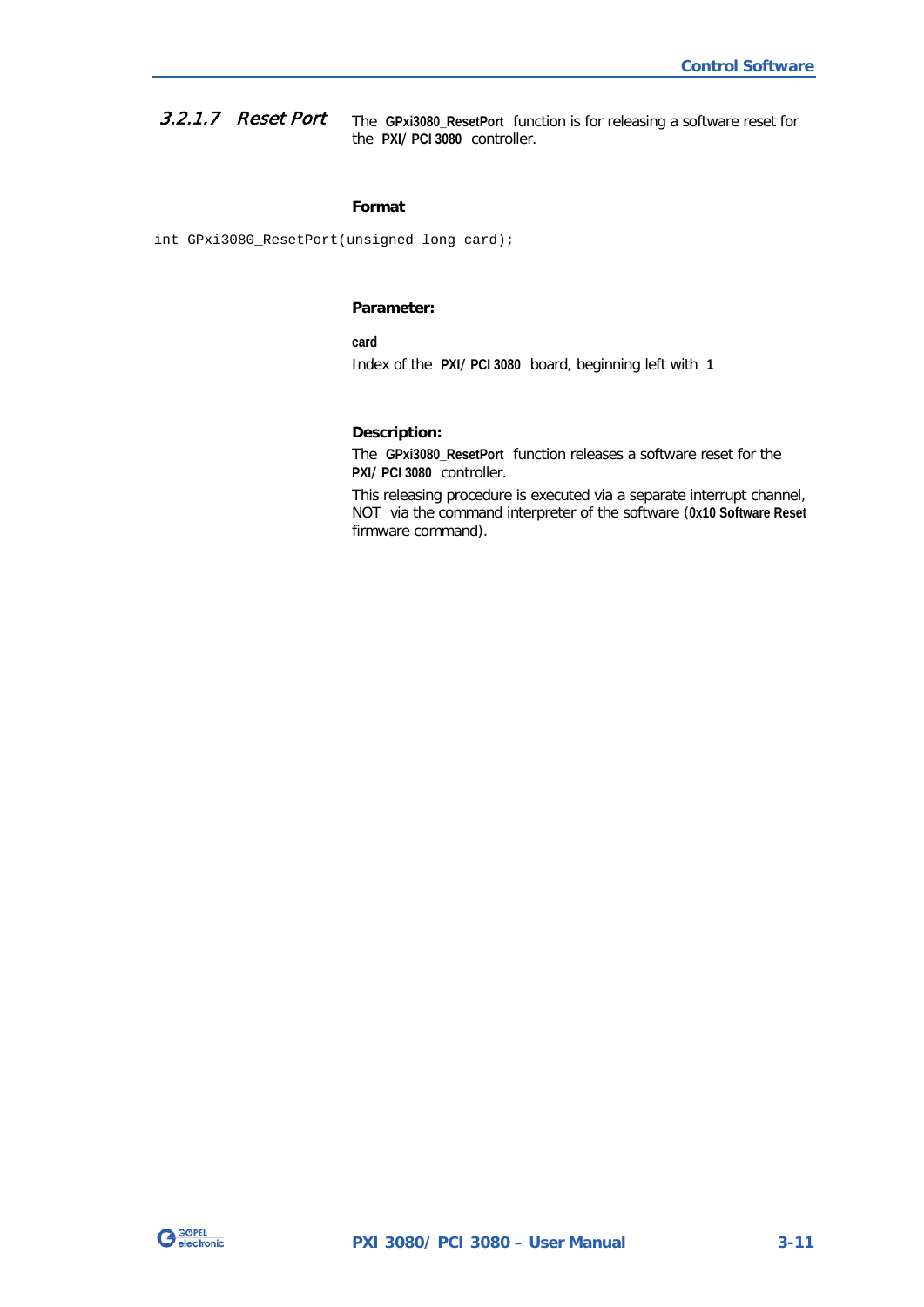## <span id="page-33-0"></span>3.2.2 VISA Device Driver

The DLL functions for programming using the VISA device driver are described in the following sections:

- ♦ [Init](#page-34-2)
- ♦ [Done](#page-34-2)
- ♦ [Driver Info](#page-35-1)
- ♦ [XILINX Download](#page-36-1)
- ♦ [XILINX Write Data](#page-37-1)
- Write Data
- ♦ [Read Data](#page-39-1)
- ♦ [Reset Port](#page-40-0)

![](_page_33_Picture_11.jpeg)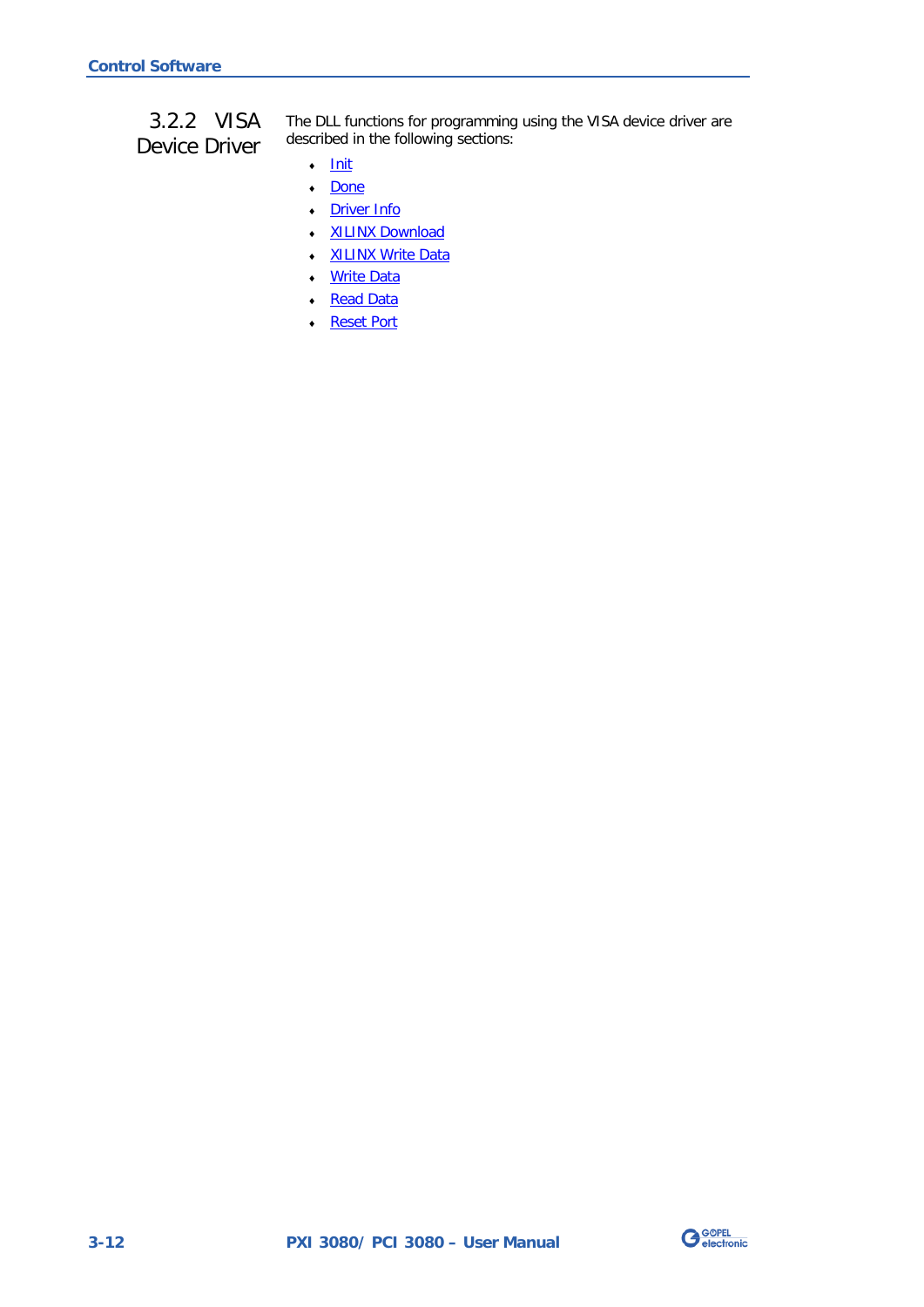<span id="page-34-2"></span><span id="page-34-0"></span>The **PXI3080\_Init** function is for opening VISA sessions for the system's **PXI**/ **PCI 3080** boards including initialization. 3.2.2.1 Init

#### **Format:**

ViStatus PXI3080\_Init(ViUInt32 \*CardCount);

#### **Parameter:**

**CardCount** Number of the system's **PXI**/ **PCI 3080** boards recognized by the VISA driver.

#### **Description:**

The **PXI3080\_Init** function searches for all **PXI**/ **PCI 3080** boards of the system and opens the required sessions. Additionally, board internal initializations are carried out. Therefore this function must be executed as the first step.

<span id="page-34-1"></span>The **PXI3080\_Done** function closes all VISA sessions of the system's **PXI**/ **PCI 3080** boards. 3.2.2.2 Done

#### **Format:**

ViStatus PXI3080\_Done(void);

#### **Parameters:**

none

#### **Description:**

The **PXI3080\_Done** function closes all VISA sessions of the system's **PXI**/ **PCI 3080** boards.

No further access to the boards is possible then.

![](_page_34_Picture_16.jpeg)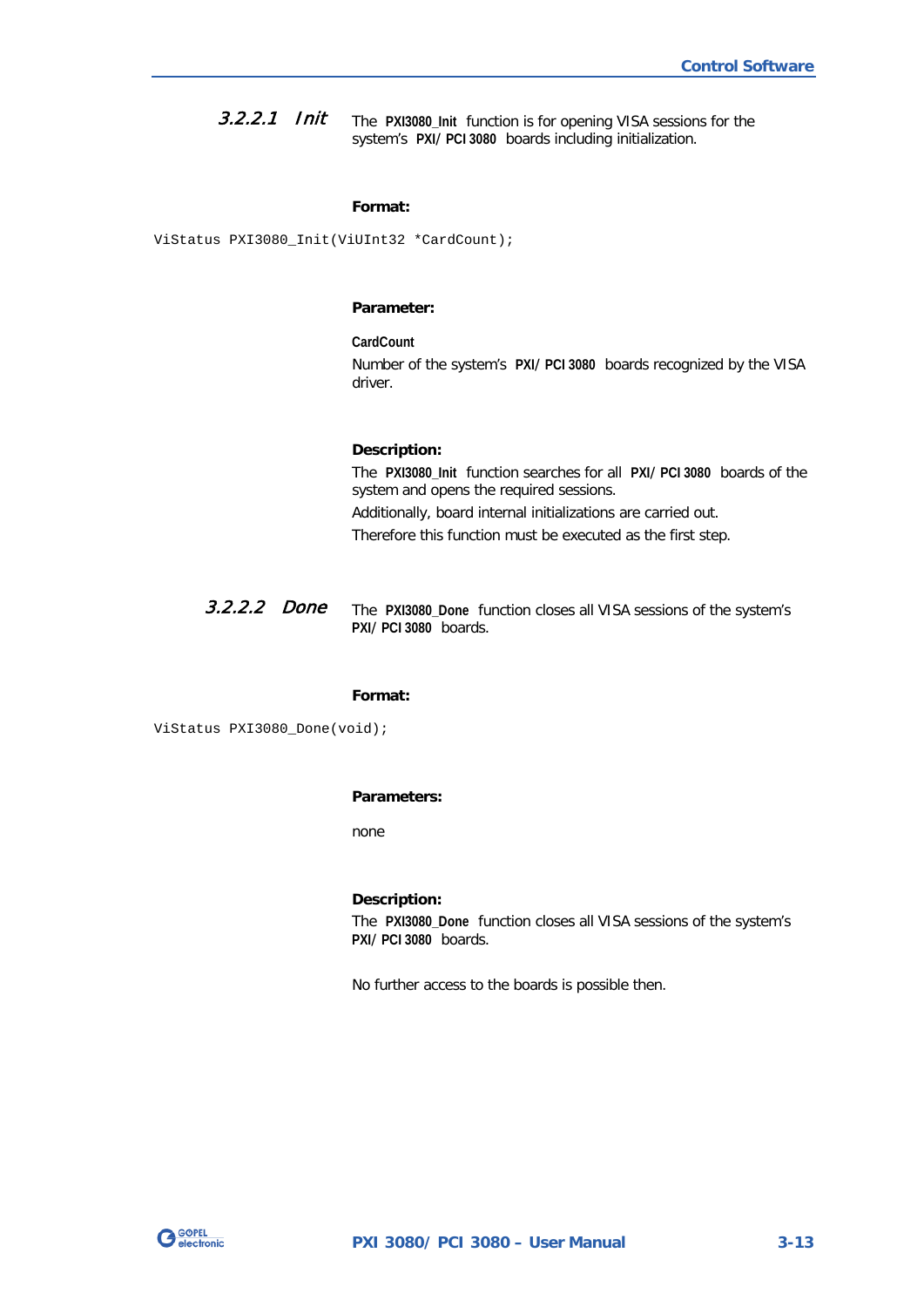<span id="page-35-1"></span><span id="page-35-0"></span>The **PXI3080\_DriverInfo** function provides general information regarding driver and board. 3.2.2.3 Driver Info

#### **Format:**

```
ViStatus PXI3080_DriverInfo(PXI3080_StructDriverInfo *DriverData,
                                   ViChar *DeviceName);
```
#### **Parameters:**

Pointer, for example **DriverData**, to a data structure For the structure see the PXI3080\_API.h file of the supplied CD

**DeviceName**

Array[K\_DEV\_MAX][K\_RES\_NAME\_LENGTH] (see PXI3080\_API.h )

#### **Description:**

The **PXI3080\_DriverInfo** function provides several pieces of information regarding the driver and the system's **PXI**/ **PCI 3080** boards.

The **DeviceName** indicates the resource names registered by VISA. This information correlates with the display of **NI MAX**.

![](_page_35_Picture_11.jpeg)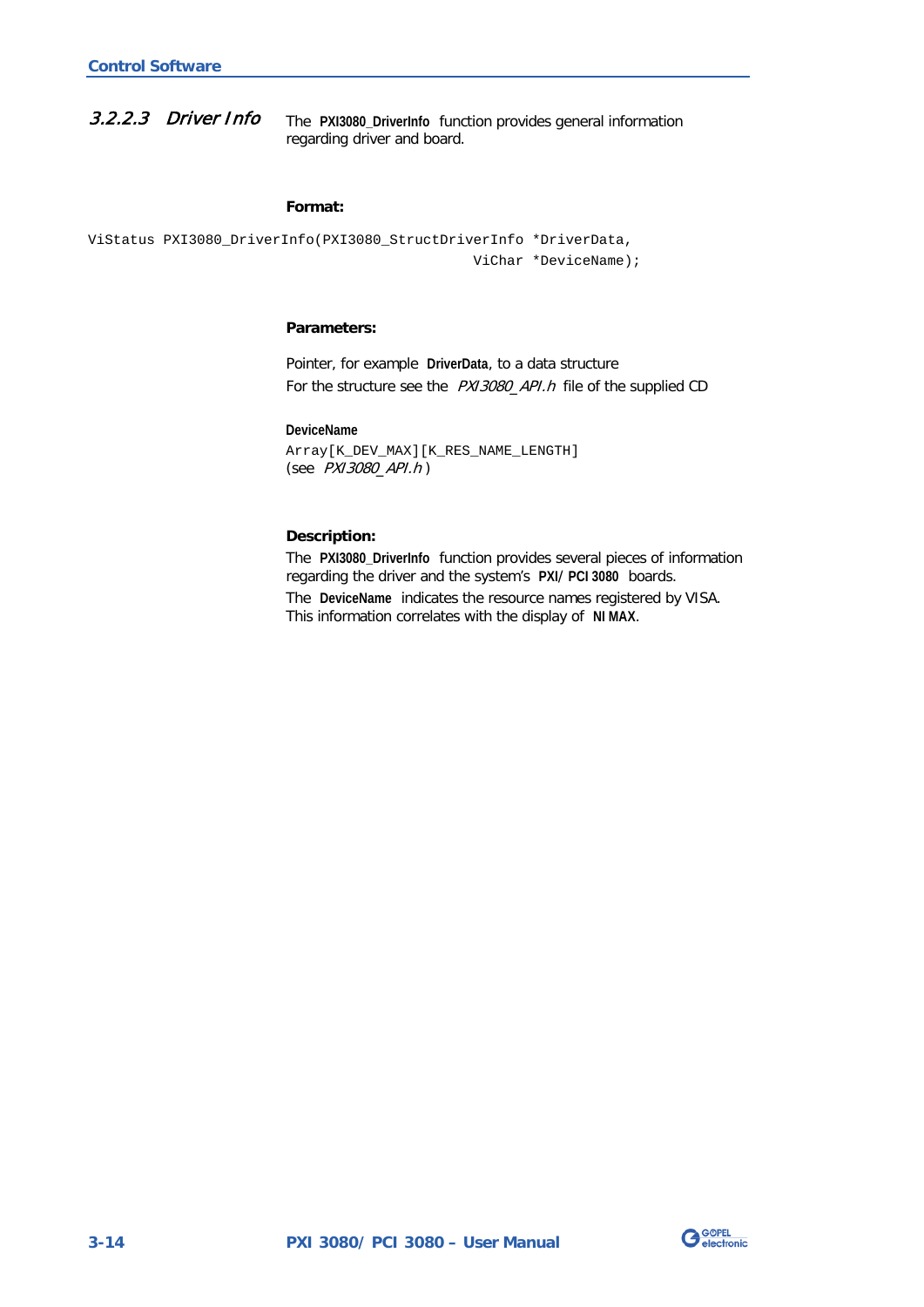<span id="page-36-1"></span><span id="page-36-0"></span>The **PXI3080\_XilinxDownload** function is to load an FPGA file to the XILINX. 3.2.2.4 XILINX **Download** 

#### **Format:**

ViStatus PXI3080\_XilinxDownload(ViUInt32 Card, ViChar \*FileName);

#### **Parameters:**

**Card** Index of the **PXI**/ **PCI 3080** boards, beginning left with **1**

Pointer, for example **FileName**, to the Path of the FPGA file to be loaded

#### **Description:**

The **PXI3080\_XilinxDownload** function allows it to load an FPGA file (\*.cfd extension) to the XILINX. This file serves, among other possibilities, to read the geographical slot address in the **PXI** rack. The loaded data is volatile. Therefore the function has to be executed again after switching off power.

![](_page_36_Picture_9.jpeg)

After **XilinxDownload**, a delay of about **500 ms** is required (as the controller executes a power-on reset). Then, carry out the **0x10 Software Reset** firmware command to come in the normal operation mode from the bootloader mode.

![](_page_36_Picture_11.jpeg)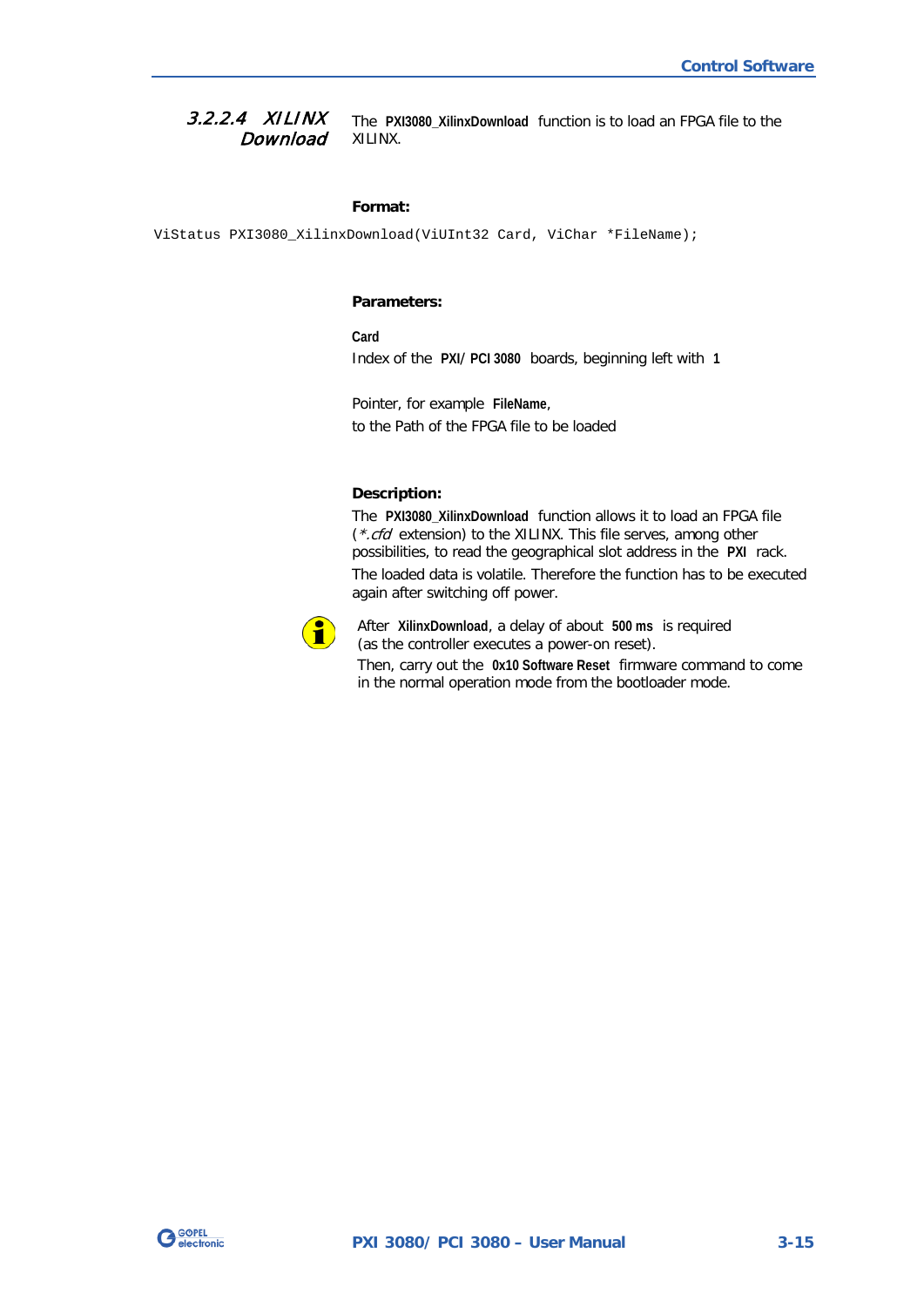<span id="page-37-1"></span><span id="page-37-0"></span>The **PXI3080\_XilinxWriteData** function allows the configuration and execution of functions provided by the XILINX. 3.2.2.5 XILINX Write Data

#### **Format:**

ViStatus PXI3080\_XilinxWriteData(ViUInt8 \*Data);

#### **Parameter:**

Pointer, for example **Data**, to theWrite data area (currently max. **128** bytes per command)

#### **Description:**

Before using the functionality of the XILINX, the corresponding FPGA file must have been loaded by **PXI3080\_XilinxDownload** (see [XILINX Download\)](#page-36-1).

The data format consists of four bytes including the command. If necessary parameter bytes can follow.

Data format: 1<sup>st</sup> byte: 0x48 (StartByte) 2nd byte: **card** (index of the **PXI**/ **PCI 3080** board, beginning left with **1**) 3rd byte: **0x00** (Reserved byte) 4<sup>th</sup> byte: XILINX command

Currently supported XILINX command:

**0x10** PowerOnReset for the complete board

![](_page_37_Picture_12.jpeg)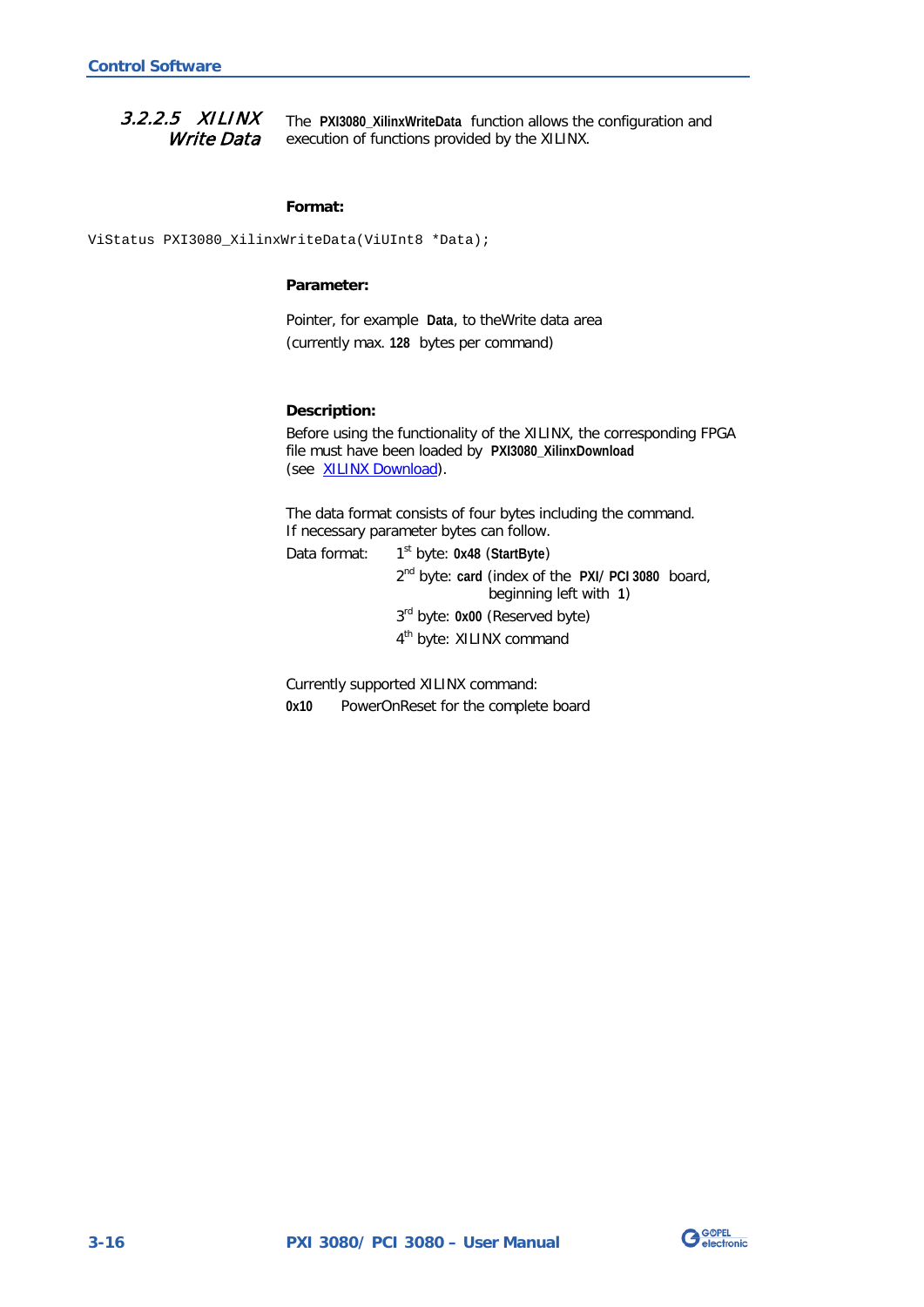#### <span id="page-38-1"></span><span id="page-38-0"></span>The **PXI3080\_WriteData** function is for writing data to the **PXI**/ **PCI 3080** controller. 3.2.2.6 Write Data

#### **Format:**

ViStatus PXI3080\_WriteData(ViUInt8 \*WriteData, ViUInt32 Length\_In\_Bytes);

#### **Parameters:**

Pointer, for example **WriteData**, to the Write data area, consisting of **Command Header** and **Command Bytes** (currently max. **1024** bytes per command)

**Length\_In\_Bytes** Size of the storage area **WriteData** is pointing to, in bytes

#### **Description:**

The **PXI3080\_WriteData** function allows writing of data to the **PXI**/ **PCI 3080** boards.

In the header of the structure **WriteData** is pointing to, there is the information regarding the board to be activated.

Therefore this parameter is not to be given separately.

![](_page_38_Picture_11.jpeg)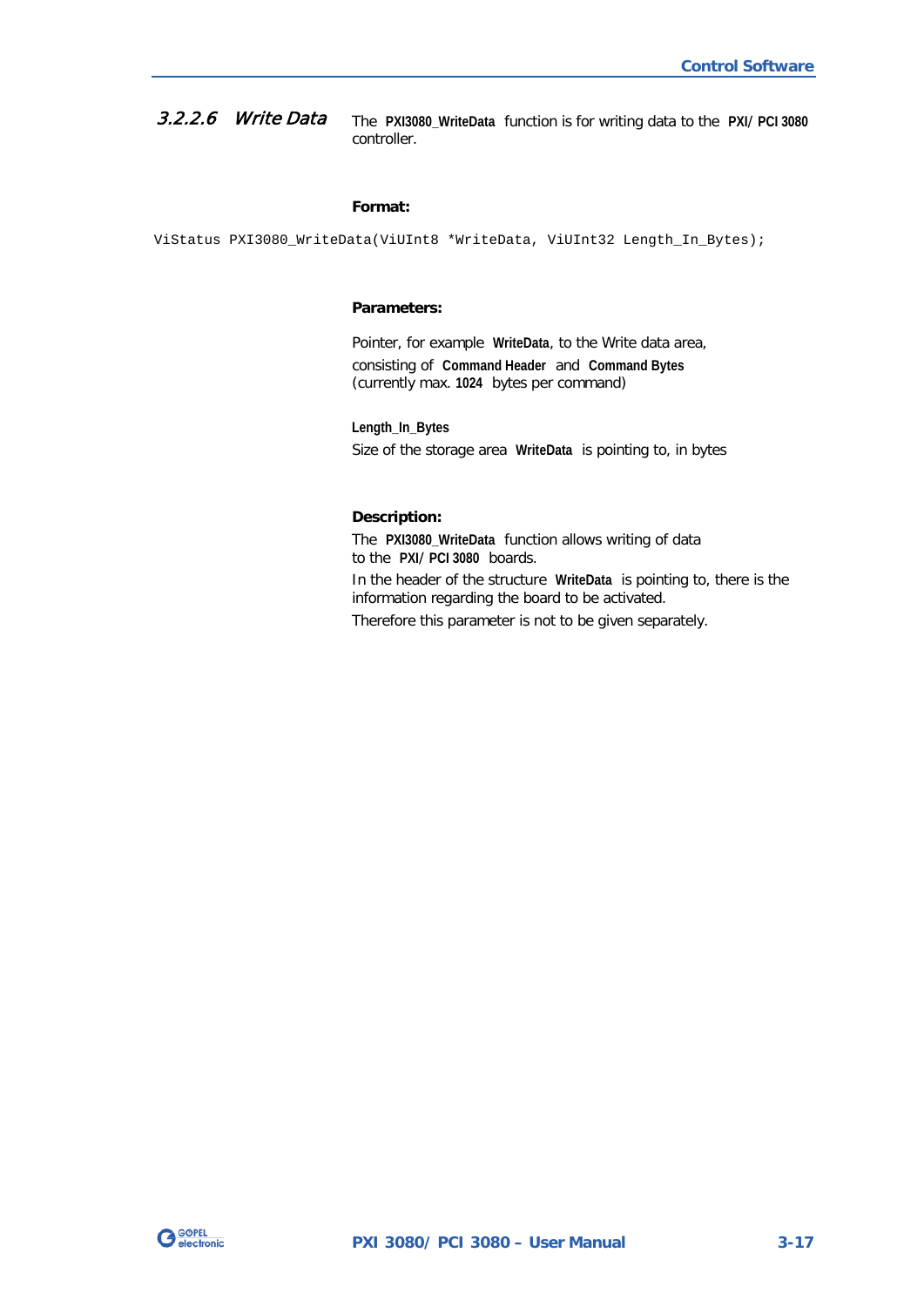#### <span id="page-39-1"></span><span id="page-39-0"></span>The **PXI3080\_ReadData** function is for reading data from the **PXI**/ **PCI 3080** Controller. 3.2.2.7 Read Data

#### **Format:**

ViStatus PXI3080\_ReadData(ViUInt32 Card, ViUInt8 \*ReadData, ViUInt32 \*Length);

#### **Parameters:**

**Card** Index of the **PXI**/ **PCI 3080** board, lbeginning eft with **1**

Pointer, for example **ReadData**, to the Read data area, consisting of **Response Header** and **Response Bytes** (currently max. **1024** bytes per response)

#### **Length**

Value of the parameter before function call: Size of the buffer pointed by **ReadData** in bytes Value of the parameter after function call: Number of bytes actually read

#### **Description:**

The **PXI3080\_ReadData** function allows reading of data provided by a **PXI**/ **PCI 3080** board (see also **GPxi3080\_DpramReadResponse** function in the [Windows Device Driver](#page-25-0) section).

![](_page_39_Picture_11.jpeg)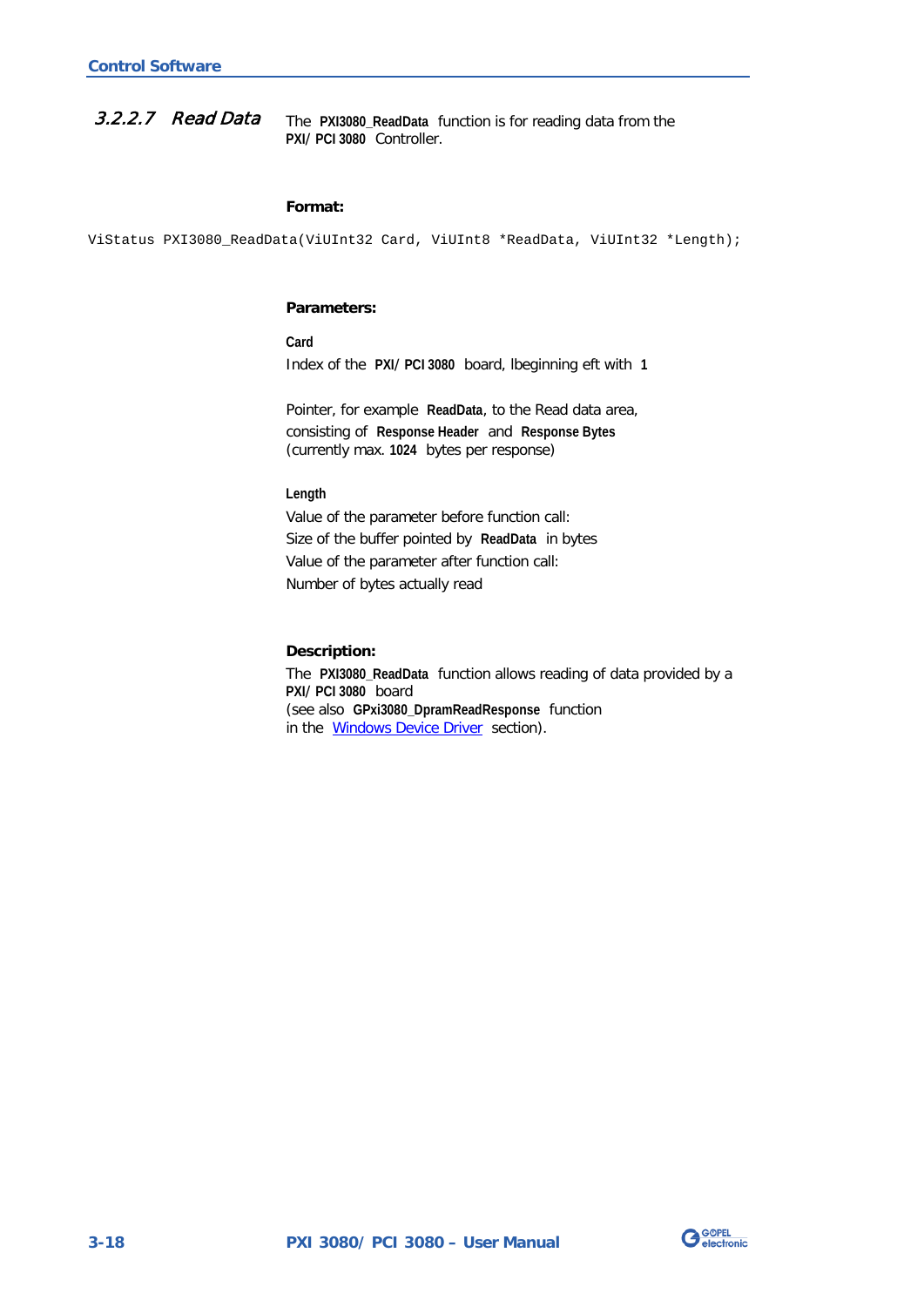<span id="page-40-0"></span>The **PXI3080\_ResetPort** function is for releasing a software reset for the **PXI**/ **PCI 3080** controller. 3.2.2.8 Reset Port

#### **Format**

ViStatus PXI3080\_ResetPort(ViUInt32 Card);

#### **Parameter:**

**Card**

Index of the **PXI**/ **PCI 3080** board, beginning left with **1**

#### **Description:**

The **GPxi3080\_ResetPort** function releases a software reset for the **PXI**/ **PCI 3080** controller.

This releasing procedure is executed via a separate interrupt channel, NOT via the command interpreter of the software (**0x10 Software Reset** firmware command).

![](_page_40_Picture_10.jpeg)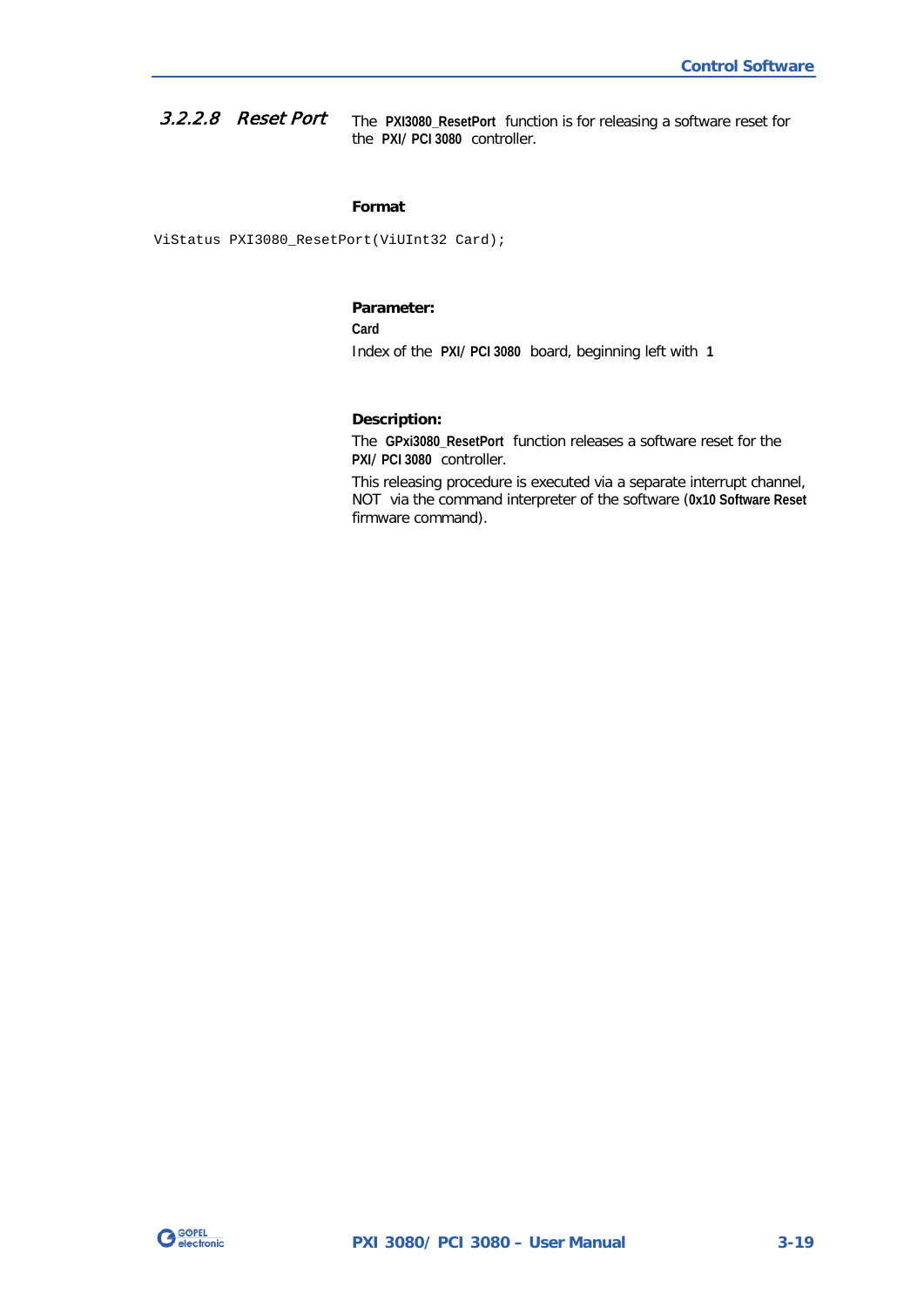## <span id="page-41-0"></span>**3.3 Programming with LabVIEW**

<span id="page-41-3"></span><span id="page-41-2"></span><span id="page-41-1"></span>The supplied CD contains VIs for activating **PXI**/ **PCI 3080** boards under LabVIEW. These LabVIEW VIs use the functions of the **GOEPEL G-API**. The supplied CD contains VIs for activating **PXI**/ **PCI 3080** boards under LabVIEW. The functions described in the **Windows Device Driver** section are used for this. The supplied CD contains VIs for activating **PXI**/ **PCI 3080** boards under LabVIEW. The functions described in the [VISA Device Driver](#page-33-0) section are used for this. 3.3.1 LabVIEW via the G-API 3.3.2 LLB using the Windows Device Driver 3.3.3 LLB using the VISA Device Driver

## <span id="page-41-4"></span>**3.4 Further GOEPEL Software**

**PROGRESS**, **Program Generator** and **myCAR** of **GOEPEL electronic GmbH** are comfortable software programs for testing with GOEPEL hardware. Please refer to the corresponding User Manual to get more information regarding these programs**.**

![](_page_41_Picture_5.jpeg)